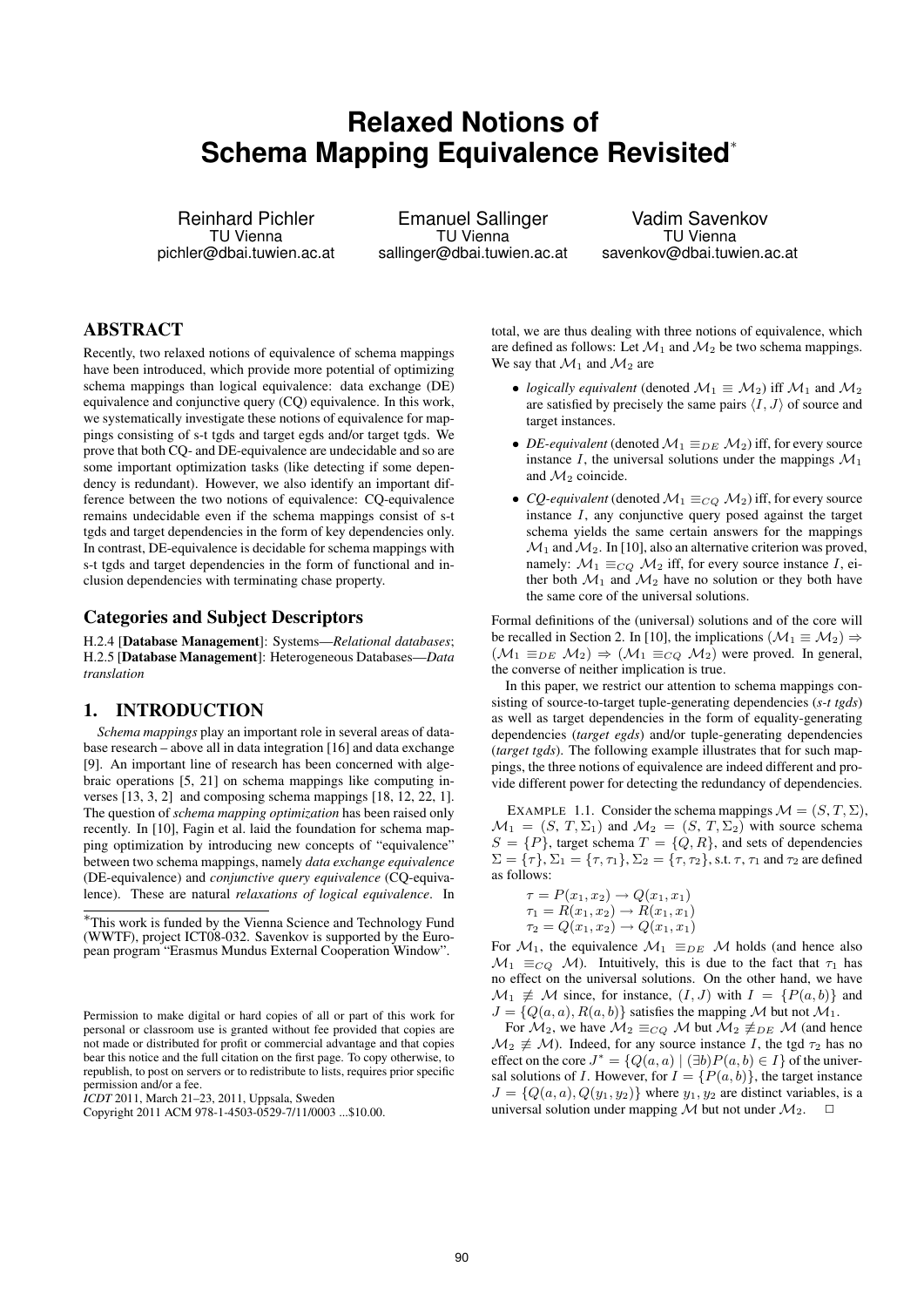Fagin et al. proved several important properties of *CQ-equivalence* [10]: On the one hand, the authors presented sufficient criteria under which mappings consisting of Second-Order tgds [12] or mappings consisting of s-t tgds and target tgds can be replaced by CQ-equivalent mappings consisting of s-t tgds only. On the other hand, by a straightforward reduction from the equivalence of datalog programs, the authors proved that CQ-equivalence is undecidable for mappings consisting of s-t tgds and full target tgds. In contrast, *DE-equivalence* has been left largely unexplored to date. In particular, it is unclear if DE-equivalence is also undecidable in those cases where CQ-equivalence is undecidable and if DEequivalence has any potential application to schema mapping optimization. Moreover, so far, neither CQ-equivalence nor DE-equivalence has been considered for mappings containing target egds.

The goal of this work is a systematic investigation of the above recalled relaxed notions of equivalence applied to schema mappings consisting of s-t tgds and target dependencies in the form of egds and/or tgds. Above all, we want to clarify the decidability/undecidability of the relaxed notions of equivalence themselves and of fundamental optimization tasks under these notions of equivalence. We thus first revisit the undecidability proof [10] of CQequivalence of mappings with s-t tgds and full target tgds and show that this proof idea can be easily extended to mappings with s-t tgds and target egds. Moreover, also the undecidability of some basic optimization tasks (like detecting if some dependency is redundant) can be easily covered by this approach. However, there are also limits to this approach. In particular, it is unclear how it can be extended to DE-equivalence or how it can be used to establish the decidability/undecidability of important special cases like mappings whose target dependencies are key dependencies only.

We therefore present a different approach to proving the undecidability of these equivalence problems and optimization problems. To this end, we show how one can mimic the computations of a Turing machine by schema mappings and an appropriately chosen sequence of source instances. This will allow us to reduce the Halting problem of Turing machines to the co-problem of DE-equivalence. Actually, this reduction also works for CQ-equivalence. Moreover, this reduction can be extended so as to prove that also further optimization tasks (like deciding if a set of dependencies can be replaced by an equivalent one of smaller cardinality) under both DEequivalence and CQ-equivalence are undecidable.

We then turn our attention to important special cases of the mappings considered here. This will allow us to identify a significant difference between CQ-equivalence and DE-equivalence. Indeed, by further extending our proof technique via Turing machines, we can prove the undecidability of *CQ-equivalence* for a very restricted class of schema mappings, namely those consisting of s-t tgds and target *key dependencies*. In contrast, we show that *DE-equivalence* is decidable even for a bigger class of mappings, namely mappings consisting of s-t tgds and target dependencies in the form of functional and inclusion dependencies with terminating chase property. Consequently, DE-equivalence is well suited for optimizing such mappings (by detecting redundant dependencies) while CQ-equivalence is not. To the best of our knowledge, this is the first result that underlines the usefulness of DE-equivalence, since all previous approaches to schema mapping optimization were either based on CQ-equivalence [10] or logical equivalence [15].

An inspection of all undecidability proofs in this paper reveals that the undecidability is mainly due to the target dependencies. That is, DE- and CQ-equivalence of two mappings  $\mathcal{M}_1$  and  $\mathcal{M}_2$ remains undecidable even if  $M_1$  and  $M_2$  coincide on the s-t tgds (and only differ on the target dependencies). Likewise, the optimization tasks mentioned above are undecidable even if we only

want to simplify the target dependencies. Now what happens if we only want to simplify the s-t tgds? There are essentially two questions to be answered: First, do the relaxed notions of equivalence provide us with additional power (compared with logical equivalence) for natural optimization problems like subset-minimality or cardinality-minimality of the set of s-t tgds? And what about the decidability of the relaxed notions of equivalence of two mappings  $\mathcal{M}_1$  and  $\mathcal{M}_2$  if  $\mathcal{M}_1$  and  $\mathcal{M}_2$  coincide on the target dependencies (and only differ on the s-t tgds)? Clearly, for mappings consisting of s-t tgds only, no additional simplifications are possible since (as was shown in [10]) DE- and CQ-equivalence coincide with logical equivalence in this case. Of course, for mappings containing also target egds and/or tgds, the situation might change. However, we show that also in the presence of target dependencies, the relaxation of equivalence does not provide us with additional possibilities of simplifying the s-t tgds. Moreover, we show that the DE- and CQequivalence of two mappings  $\mathcal{M}_1$  and  $\mathcal{M}_2$  becomes decidable if  $\mathcal{M}_1$  and  $\mathcal{M}_2$  coincide on the target dependencies.

Organization of the paper and summary of results. In Section 2, we recall some basic notions. A conclusion and an outlook to future work are given in Section 8. Our main results are detailed in the Sections  $3 - 7$ , namely:

• *CQ-equivalence revisited.* In [10], it was shown that CQ-equivalence is undecidable for mappings consisting of s-t tgds and full target tgds. In Section 3, we extend this proof idea so as to show the undecidability of CQ-equivalence for mappings consisting of s-t tgds and target egds. Moreover, we prove the undecidability for some basic optimization tasks under CQ-equivalence.

• *Undecidability via the Halting problem.* In Section 4, we prove also the undecidability of DE-equivalence. The proof is based on a reduction from the Halting problem. This proof idea will then be used in the subsequent sections to derive further undecidability results – both for DE-equivalence and CQ-equivalence.

• *Undecidability of optimization tasks.* Example 1.1 has illustrated that DE- and CQ-equivalence give us additional power (compared with logical equivalence) for natural optimization problems like subset-minimality or cardinality-minimality. In Section 5, we prove the undecidability of these problems.

• *Optimization of the s-t tgds.* In Section 6, we study mappings where the target dependencies are considered as fixed and only the s-t tgds are allowed to vary. We prove the decidability of DE- and CQ-equivalence if the mappings only differ on the s-t tgds. However, we also show that for a broad class of optimization problems, DE- and CQ-equivalence do not give us additional power (compared with logical equivalence).

• *Special cases.* In Section 7, we identify an important difference between DE- and CQ-equivalence: We show that DE-equivalence is decidable if the schema mappings consist of s-t tgds and target dependencies in the form of functional and inclusion dependencies and possess the terminating chase property. In contrast, CQequivalence is undecidable even for schema mappings consisting of s-t tgds and target key dependencies.

Due to space limitations, most proofs are only sketched or even omitted. Detailed proofs will be provided in the full paper.

## 2. PRELIMINARIES

A *schema*  $\mathbf{R} = \{R_1, \ldots, R_n\}$  is a set of relation symbols  $R_i$ each of a fixed arity. An *instance* I over a schema R consists of a relation for each relation symbol in R, s.t. both have the same arity. For a relation symbol R, we write  $I^R$  to denote the relation of R in I. We only consider finite instances here.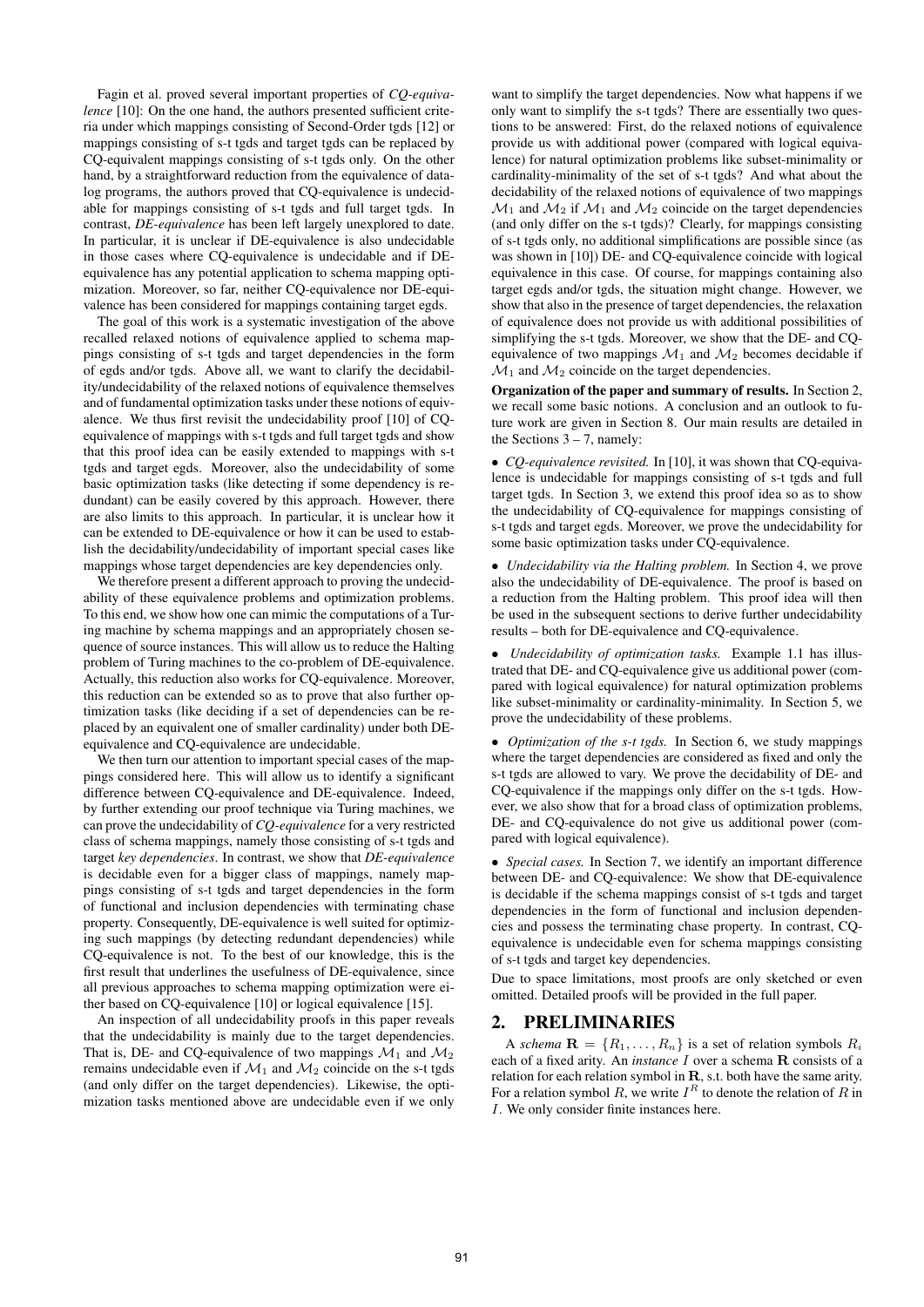Tuples of the relations may contain two types of *terms*: *constants* and *variables*. The latter are also called *marked nulls* or *labelled nulls*. Two labelled nulls are equal iff they have the same label. For every instance J, we write  $dom(J)$ ,  $var(J)$ , and  $Const(J)$ to denote the set of terms, variables, and constants, respectively, of J. Clearly,  $dom(J) = var(J) \cup Const(J)$  and  $var(J) \cap$  $Const(J) = \emptyset$ . If we have no particular instance J in mind, we write *Const* to denote the set of all possible constants. We write  $\vec{x}$ for a tuple  $(x_1, x_2, \ldots, x_n)$ . However, by slight abuse of notation, we also refer to the set  $\{x_1, \ldots, x_n\}$  as  $\vec{x}$ . Hence, we may use expressions like  $x_i \in \bar{x}$  or  $\vec{x} \subseteq X$ , etc.

Let  $S = \{S_1, \ldots, S_n\}$  and  $T = \{T_1, \ldots, T_m\}$  be schemas with no relation symbols in common. We call S the *source schema* and **T** the *target schema*. We write  $\langle S, T \rangle$  to denote the schema  $\{S_1, \ldots, S_n, T_1, \ldots, T_m\}$ . Instances over **S** (resp. **T**) are called *source* (resp. *target*) *instances*. If I is a source instance and J a target instance, then  $\langle I, J \rangle$  is an instance of the schema  $\langle S, T \rangle$ .

Homomorphisms and substitutions. Let  $I$ ,  $I'$  be instances. A *homomorphism*  $h: I \to I'$  is a mapping  $dom(I) \to dom(I'),$  s.t. (1) whenever  $R(\bar{x}) \in I$ , then  $R(h(\bar{x})) \in I'$ , and (2) for every constant c,  $h(c) = c$ . If such h exists, we write  $I \rightarrow I'$ . Moreover, if  $I \leftrightarrow I'$  then we say that I and I' are *homomorphically equivalent*. In contrast, if  $I \rightarrow I'$  but not vice versa, we say that I is *more general* than  $I'$ , and  $I'$  is *more specific* than  $I$ .

If  $h: I \to I'$  is invertible, s.t.  $h^{-1}$  is a homomorphism from  $I'$  to *I*, then *h* is called an *isomorphism*, denoted  $I \cong I'$ . An *endomorphism* is a homomorphism  $I \rightarrow I$ . An endomorphism is *proper* if it is not surjective (for finite instances, this is equivalent to being not injective), i.e., if it reduces the domain of I.

If I is an instance, and  $I' \subseteq I$  is such that  $I \to I'$  holds but for no other  $I'' \subset I' : I \to I''$  (that is, I' cannot be further "shrunk" by a proper endomorphism), then  $I'$  is called a *core* of  $I$ . The core is unique up to isomorphism. Hence, we may speak about *the* core of I. Cores have the following important property: for arbitrary instances *J* and *J'*,  $J \leftrightarrow J'$  iff core $(J) \cong core(J')$ .

A *substitution*  $\sigma$  is a mapping which sends variables to other domain elements (i.e., variables or constants). We write  $\sigma = \{x_1 \leftarrow$  $a_1, \ldots, x_n \leftarrow a_n$  if  $\sigma$  maps each  $x_i$  to  $a_i$  and  $\sigma$  is the identity outside  $\{x_1, \ldots, x_n\}$ . The application of a substitution is usually denoted in postfix notation, e.g.:  $x\sigma$  denotes the image of x under σ. For an expression  $\varphi(\bar{x})$  (e.g., a conjunctive query with variables in  $\vec{x}$ ), we write  $\varphi(\bar{x}\sigma)$  to denote the result of replacing every occurrence of every variable  $x \in \bar{x}$  by  $x\sigma$ .

Schema Mappings and Data Exchange. A *schema mapping* is given by a triple  $\mathcal{M} = (\mathbf{S}, \mathbf{T}, \Sigma)$  where **S** is the source schema, **T** is the target schema, and  $\Sigma$  is a set of dependencies expressing the relationship between S and T and possibly also local constraints on S resp. T. The *data exchange problem* associated with M is the following: Given a (ground) source instance  $I$ , find a target instance J, s.t.  $\langle I, J \rangle \models \Sigma$ . Such a J is called a *solution for* I or, simply, a *solution* if I is clear from the context. The set of all solutions for I under M is denoted by  $Sol(I, M)$ . If  $J \in Sol(I, M)$ is such that  $J \to J'$  holds for any other solution  $J' \in Sol(I, \mathcal{M})$ , then J is called a *universal solution*. Since the universal solutions for a source instance  $I$  are homomorphically equivalent, the core of the universal solutions for  $I$  is unique up to isomorphism. It is the smallest universal solution [11]. We write  $UnivSol(I, M)$  to denote the set of universal solutions for  $I$  under mapping  $M$  and we write  $core(I, \mathcal{M})$  to denote the core of the universal solutions.

In the following, we will often identify a schema mapping  $\mathcal{M} =$  $(S, T, \Sigma)$  with the set of dependencies  $\Sigma$ , without explicitly mentioning the schemas, for the sake of brevity.

Embedded dependencies. *Embedded dependencies* [8] over a relational schema R are first-order formulae of the form  $\forall \bar{x}(\varphi(\bar{x}) \rightarrow$  $\exists \bar{y} \psi(\bar{x}, \bar{y})$ ). If  $\vec{y}$  is empty, then the dependency is called *full*. In case of *tuple-generating dependencies* (tgds), both *antecedent*  $\varphi$  and *conclusion*  $\psi$  are conjunctive queries (CQs) over the relation symbols from **R** s.t. all variables in  $\vec{x}$  actually do occur in  $\varphi(\bar{x})$ . *Equality-generating dependencies* (egds) are of the form  $\forall \bar{x}$  ( $\varphi(\bar{x}) \rightarrow x_i = x_j$ ) with  $x_i, x_j \in \bar{x}$ . Throughout this paper, we shall omit the universal quantifiers: By convention, all variables occurring in the antecedent are universally quantified over the entire formula. As a further notational convention, we shall write underscores "\_" to denote unspecified, fresh variables. For a conjunctive query  $\chi$  (in the antecedent or the conclusion of some dependency), we write  $At(\chi)$  to denote the set of atoms of this CQ.

In the context of data exchange, we are mainly dealing with *source-to-target dependencies* consisting of tuple-generating dependencies (s-t tgds) over the schema  $\langle S, T \rangle$  (the antecedent is a CQ over S, the conclusion over T) and *target dependencies* in the form of tgds and egds over the schema T. Moreover, in Section 6, we shall also consider *source dependencies* consisting of egds over the schema S (referred to as "source egds").

Chase. The data exchange problem can be solved by the *chase* [4], a sequence of steps, each enforcing a single constraint within some limited set of tuples. More precisely, let  $\Sigma$  contain a tgd  $\tau: \varphi(\bar{x}) \to (\exists \bar{y}) \psi(\bar{x}, \bar{y})$ , s.t.  $I \models \varphi(\bar{a})$  for some assignment  $\vec{a}$ on  $\vec{x}$  and suppose that  $I \nvDash \exists \bar{y}\psi(\bar{a}, \bar{y})$ . Then we extend I with the atoms in  $At(\psi(\bar{a}, \bar{z}))$ , where the elements of  $\vec{z}$  are fresh labelled nulls. For the chase with s-t tgds, we stipulate that the new facts are added even if  $I \models \exists \bar{y} \psi(\bar{a}, \bar{y})$  is already fulfilled. This kind of chase is referred to as *oblivious* [17] chase.

It is undecidable if the chase with a given set of target tgds terminates [6]. However, there are some broad classes of target tgds known to produce only finite chase sequences. Perhaps, the simplest such class is formed by full tgds, most general currently known classes being the super-weakly-acyclic tgds [19], or those in the hierarchy of inductively-restricted tgds [20]. In this paper, we only consider target tgds causing finite chase sequences, and corresponding *mappings with terminating chase property*.

Now suppose that  $\Sigma$  contains an egd  $\varepsilon$ :  $\varphi(\bar{x}) \to x_i = x_j$ , s.t.  $I \models \varphi(\bar{a})$  for some assignment  $\vec{a}$  on  $\vec{x}$ . This egd enforces the equality  $a_i = a_j$ . We thus choose a null a' among  $\{a_i, a_j\}$  and replace *every occurrence* of  $a'$  in *I* by the other term; if  $a_i, a_j \in$  $Const(I)$  and  $a_i \neq a_j$ , the chase halts with *failure*. We write  $chase(I, \Sigma)$  to denote the result of chasing I with the dependencies Σ. By slight abuse of notation, we shall also write  $chase(I, \Sigma)$ to refer to the application of the chase procedure with the dependencies  $\Sigma$  to *I*.

Consider an arbitrary schema mapping  $\Sigma = \sum_{st} \cup \sum_{t}$  where  $\Sigma_{st}$ is a set of source-to-target tgds and  $\Sigma_t$  is a set of target egds and tgds. Then the solution to a source instance  $I$  can be computed as follows: We start off with the instance  $\langle I, \emptyset \rangle$ , i.e., the source instance is I and the target instance is initially empty. Chasing  $\langle I, \emptyset \rangle$ with  $\Sigma_{st}$  yields the instance  $\langle I, J \rangle$ , where J is called the *preuniversal instance*. This chase always succeeds since  $\Sigma_{st}$  contains no egds. Then J is chased with  $\Sigma_t$ . This chase may fail on an attempt to unify distinct constants. If the chase terminates and succeeds, we end up with  $U = \text{chase}(J, \Sigma_t)$ , which is referred to as the *canonical universal solution* of I w.r.t. Σ.

Equivalence of schema mappings. Different notions of equivalence of schema mappings have been recently proposed in [10].

DEFINITION 2.1. *[10] Let*  $\mathcal{M} = (\mathbf{S}, \mathbf{T}, \Sigma)$  *and*  $\mathcal{M}' = (\mathbf{S}, \Sigma)$  $(\mathbf{T}, \Sigma')$  be two schema mappings.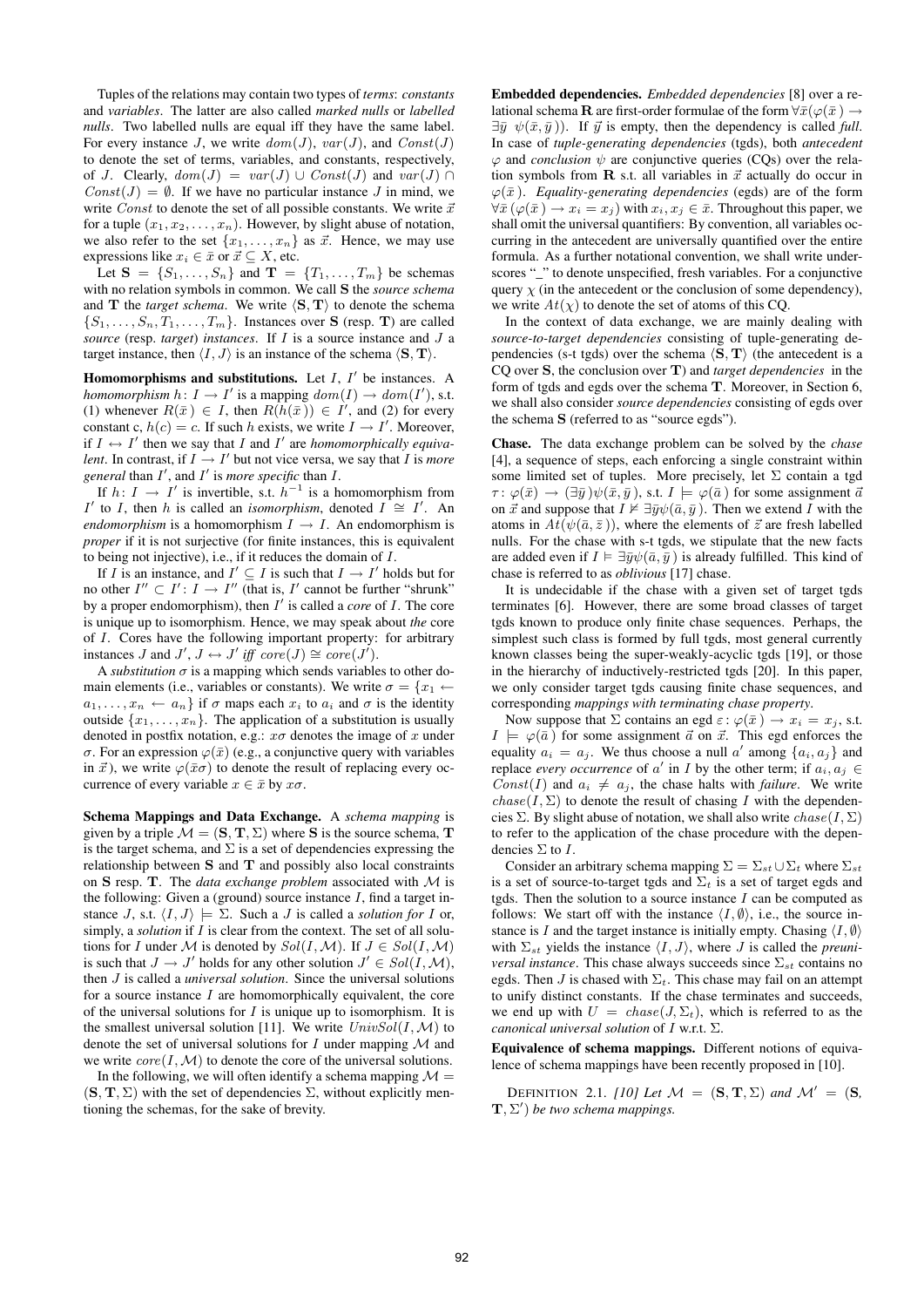*M* and M' are logically equivalent (denoted as  $M \equiv M'$ ) if, *for every source instance* I *and target instance* J*, the equivalence*  $\langle I, J \rangle \models \Sigma \Leftrightarrow \langle I, J \rangle \models \Sigma'$  holds. In this case, the equality  $Sol(I, M) = Sol(I, M')$  holds for every source instance I.

 $\overline{\mathcal{M}}$  and  $\overline{\mathcal{M}}'$  are DE-equivalent (denoted as  $\mathcal{M} \equiv_{DE} \mathcal{M}'$ ) if, *for every source instance* I*, the universal solutions coincide, i.e.: the equality*  $UnivSol(I, M) = UnivSol(I, M')$  *holds for every source instance* I*.*

 ${\mathcal M}$  and  ${\mathcal M}'$  are CQ-equivalent (denoted as  ${\mathcal M} \equiv_{CQ} {\mathcal M}'$ ) if, for *every source instance I, either*  $Sol(I, M) = \emptyset = Sol(I, M')$  *or*  $core(I, M) = core(I, M').$ 

*Remark.* The original definition of  $M \equiv_{CQ} M'$  is that, for every source instance  $I$ , any conjunctive query posed against the target schema yields the same certain answers for the mappings  $\mathcal{M}_1$  and  $\mathcal{M}_2$ . The above characterization via the core was proved to be equivalent in [10].

By [4], we can use the chase to *decide logical implication* (and, hence, logical equivalence) of schema mappings consisting of embedded dependencies with terminating chase property.

LEMMA 2.1. *[4] Let*  $\Sigma$  *be the union of a set of egds and a set of tgds possessing terminating chase property. Moreover, let* δ *be either a tgd or an egd. Let*  $\varphi(\bar{x})$  *denote the antecedent of*  $\delta$  *and let T denote the database obtained by chasing*  $At(\varphi(\bar{x}))$  *with*  $\Sigma$ *. The variables in*  $\vec{x}$  *are considered as labelled nulls. Then*  $\Sigma \models \delta$  *iff*  $T \models \delta$  *holds.* 

**Turing machines.** A *Turing machine* is a tuple  $TM = (Q, A, \delta, s)$ given by a finite set of states  $Q$ , a finite set of symbols  $A$  called the alphabet, the transition function  $\delta$  and an initial state s. For simplicity,  $Q$  and  $A$  are represented by integers  $0, 1, \ldots$ . The alphabet A contains at least the tape start symbol 1 (marking the left end of the tape) and the blank symbol 0. The set of states Q contains at least the initial state  $s = 0$  and the halting state 1. The transition function  $\delta$  is of the type  $Q \times A \to Q \times A \times \{\leftarrow, \rightarrow\}.$ 

A *computation* C of TM is a sequence  $(c_1, \ldots, c_n)$  of *configurations*  $c_t$ . For each configuration  $c_t$ , there is an associated state  $q^{TM}(t)$ , for each position l a tape symbol  $q^{TM}(t, l)$  and a predicate indicating whether the cursor is currently at that location  $c^{TM}(t, l)$ .

W.l.o.g., we may restrict the instances of the Halting problem to instances of the following form: The Turing machine *TM* takes no input. Moreover, *TM* never returns to the initial state 0 and never moves the cursor off the left end of the tape.

#### 3. CQ-EQUIVALENCE REVISITED

In [10], Fagin et al. showed that CQ-equivalence of schema mappings containing full s-t tgds and full target tgds is undecidable. This was accomplished by reduction from the undecidability of datalog equivalence [23].

THEOREM 3.1. [10] *CQ-equivalence is undecidable for schema mappings based on full s-t tgds and full target tgds.*

In essence, the idea is to identify datalog programs with full target tgds. In this section, we want to show that the same idea can be easily extended to prove further undecidability results concerning CQ-equivalence: On the one hand, we thus show the undecidability of CQ-equivalence of schema mappings containing s-t tgds and target egds. On the other hand, we also show the undecidability of various basic optimization tasks under CQ-equivalence.

THEOREM 3.2. *CQ-equivalence is undecidable for schema mappings based on s-t tgds and target egds.*

PROOF. (Sketch). Let  $(\mathcal{M}_1, \mathcal{M}_2)$  be an arbitrary instance of CQ-equivalence for mappings based on full s-t tgds and full target tgds. From this we construct an equivalent instance  $(\mathcal{M}'_1, \mathcal{M}'_2)$  of CQ-equivalence for mappings based on s-t tgds and target egds.

We replace each original full s-t tgd  $\varphi(\bar{x}) \to Q(\bar{x})$  by

• 
$$
\varphi(\bar{x}) \to \exists y \, Q(\bar{x}, y, y)
$$

Furthermore, for each original target relation  $Q$  of arity  $n$ , and each possible combination of  $n$  attributes over (not necessarily distinct) original source relations  $P_1, \ldots, P_n$ , we add the following s-t tgd (thus materializing all relevant tuples in the target).

•  $P_1(\ldots,x_1,\ldots) \wedge \ldots \wedge P_n(\ldots,x_n,\ldots) \rightarrow \exists y \, Q(\bar{x},y,y')$ Finally, we replace each original full target tgd, which is of the form  $R_1(\bar{x}_1) \wedge \ldots \wedge R_n(\bar{x}_n) \rightarrow R(\bar{x})$  by

• 
$$
R_1(\bar{x}_1, y_1, y_1) \wedge \ldots \wedge R_n(\bar{x}_n, y_n, y_n) \wedge R(\bar{x}, y, y') \rightarrow y = y'
$$

Intuitively, the two variables  $y, y'$  indicate through  $y = y'$  that the specific tuple  $\vec{x}$  is actually present. It is now easy to see that the two problem instances are equivalent.

Theorems 3.1 and 3.2 hold even if restricted to single target dependencies. To show this, we make use of a result of Gottlob and Papadimitriou [14], who showed that for every datalog program, one can find an (essentially) equivalent datalog program which consists of a single rule (called sirup). Using this approach, it is easy to show that detecting a redundant target tgd is undecidable for CQequivalence.

THEOREM 3.3. *CQ-equivalence is undecidable for schema mappings based on full s-t tgds and a single full target tgd, or s-t tgds and a single target egd.*

PROOF. (Sketch). Putting together the undecidability proof in [10] (which generates one full target tgd per datalog rule) and the sirup construction from [14] (which produces a single full target tgd from any number of full target tgds), we end up with a single full target tgd. Using the technique introduced in Theorem 3.2, the result can be carried over to target egds.  $\Box$ 

The main motivation for Fagin et al. to introduce the relaxed notions of equivalence [10] was the close connection between optimization and equivalence. Indeed, any *optimization* of schema mappings ultimately comes down to the replacement of a schema mapping by a *simpler* but *equivalent* one. A natural criterion for the simplification of schema mappings is the deletion of redundant dependencies. In [15], Gottlob et al. presented further criteria for simplifying a set of dependencies (with respect to logical equivalence) like subset-minimality and cardinality-minimality. In this paper, we thus want to study the following properties which are closely related to the optimization of schema mappings:

DEFINITION 3.1. Let  $\mathcal{M} = (\mathbf{S}, \mathbf{T}, \Sigma)$  *be a schema mapping and let*  $x \in \{DE, CQ\}$ *.* 

- *1. We call a dependency*  $\tau \in \Sigma$  redundant *w.r.t. x-equivalence*,  $if \Sigma \equiv_x \Sigma \setminus \{\tau\}.$
- *2. The set* Σ *is called* subset-minimal *w.r.t.* x*-equivalence, if there exists no proper subset*  $\Sigma' \subset \Sigma$ , *s.t.*  $\Sigma \equiv_x \Sigma'$  *(i.e.,*  $\Sigma$ ) *contains no redundant dependency).*
- *3. The set* Σ *is called* cardinality-minimal *w.r.t.* x*-equivalence, if there does not exist a set*  $\Sigma'$  *of dependencies, s.t.*  $|\Sigma'| < |\Sigma|$ *and*  $\Sigma \equiv_x \Sigma'$ .  $\square$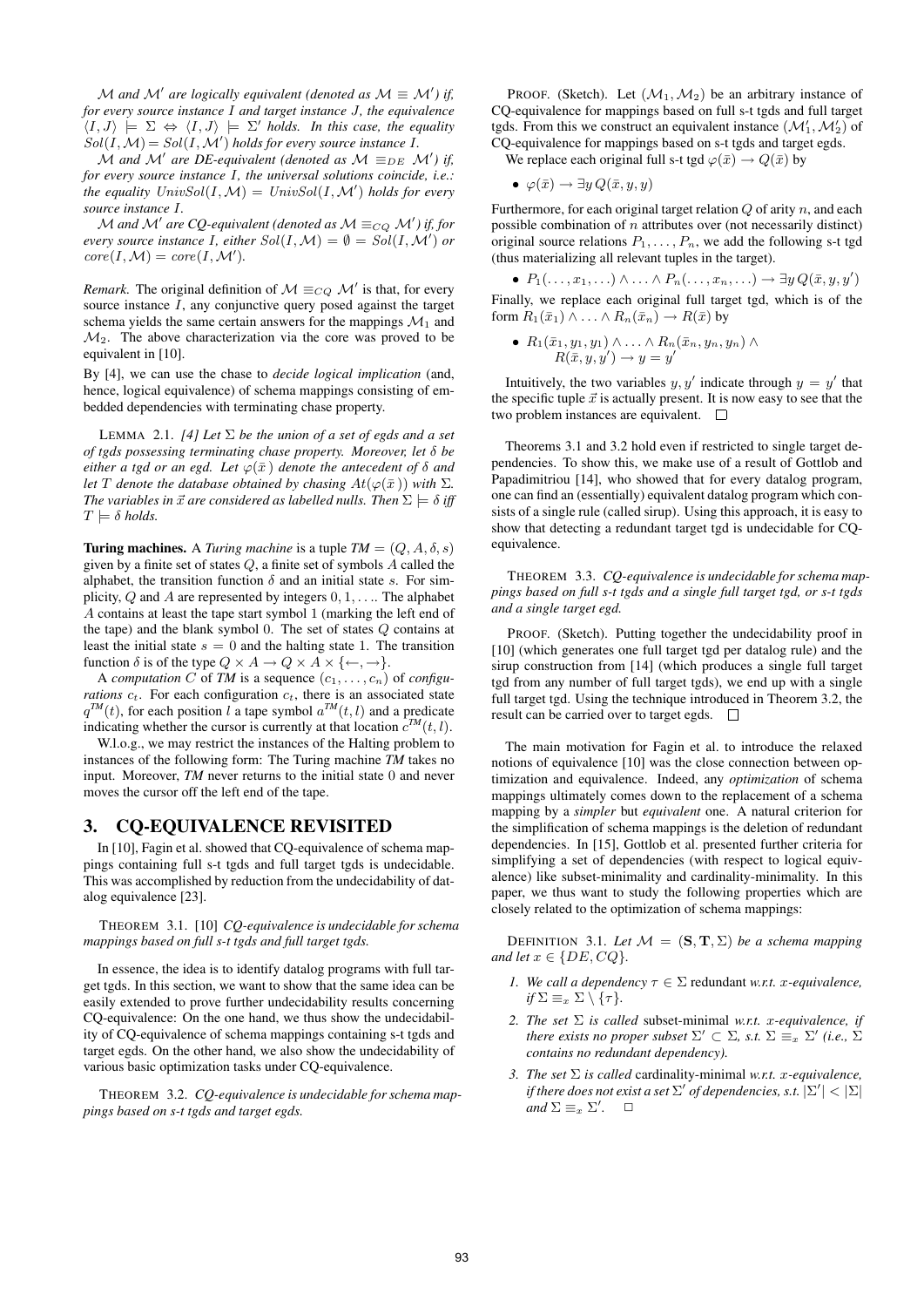Below, we shall extend the above undecidability proofs to the first two properties in Definition 3.1, i.e.: detecting the redundancy of a concrete dependency and recognizing the subset-minimality of a set of dependencies w.r.t. CQ-equivalence.

THEOREM 3.4. *Detecting if a target dependency is redundant w.r.t. CQ-equivalence is undecidable for mappings based on full s-t tgds and two full target tgds, or s-t tgds and two target egds.*

PROOF. (Sketch). Let  $(\mathcal{M}_1, \mathcal{M}_2)$  be an arbitrary instance of CQ-equivalence for mappings based on s-t tgds and a single full target tgd. We construct two instances  $(\mathcal{M}, \sigma_1)$  and  $(\mathcal{M}, \sigma_2)$  of detecting redundancy of  $\sigma_1$  resp.  $\sigma_2$  in M under CQ-equivalence. Then  $\mathcal{M}_1 \equiv_{CQ} \mathcal{M}_2$  iff both of the following holds:  $\sigma_1$  is redundant in  $\mathcal M$  and  $\sigma_2$  is redundant in  $\mathcal M$ .

To avoid interference, let  $\mathcal{M}'_1$  (resp.  $\mathcal{M}''_2$ ) be obtained by replacing all occurrences of target relation symbols  $R$  by new ones  $R'$ (resp.  $R''$ ). Now let M consist of the s-t tgds of  $\mathcal{M}'_1$  and  $\mathcal{M}''_2$  as well as  $\sigma_1$  and  $\sigma_2$  given as follows: Construct the sirup  $\sigma_1$  from

- 1. the single target tgd  $\tau_1'$  of  $\mathcal{M}_1'$  and
- 2. the single target tgd  $\tau_2''$  of  $\mathcal{M}_2''$  and
- 3. target tgds  $R'(\bar{x}) \rightarrow R(\bar{x})$  for each target relation symbol  $R'$  occurring in  $\mathcal{M}'_1$ .

Likewise, construct the sirup  $\sigma_2$  based on  $R''$  and  $\mathcal{M}_2''$ . The idea is that the transfer of all tuples from  $R'$  to  $R$  (via the tgds according to 3. above) is only necessary if it is not already covered by the transfer from  $R''$  to R (and vice versa). It is now clear that  $\mathcal{M}_1 \equiv_{CQ} \mathcal{M}_2$  iff  $\sigma_1$  is redundant in  $\mathcal M$  and  $\sigma_2$  is redundant in  $M$ . Again, this result can be easily carried over to target egds.  $\Box$ 

Based on this technique, we can also show the undecidability of subset-minimality w.r.t. CQ-equivalence. The case for detecting redundant s-t tgds will be covered in Section 6.

THEOREM 3.5. *Subset-minimality w.r.t. CQ-equivalence is undecidable for schema mappings based on full s-t tgds and two full target tgds, or s-t tgds and two target egds.*

The proof technique based on the correspondence between datalog programs and full target tgds allowed us to give very short and straightforward proofs of several undecidability results in this section. However, we now reach at a limit of this technique. Note that in the proofs presented so far, we have very limited control over the precise form of the target dependencies. Hence, it is not clear, how this technique can be applied to the analysis of other properties of mappings (like cardinality-minimality proposed in Definition 3.1) or to restricted forms of mappings (like mappings whose target dependencies are functional dependencies or even key dependencies).

More importantly, we have only covered CQ-equivalence so far, while DE-equivalence has not been touched yet. As we have seen in Example 1.1, CQ- and DE-equivalence are distinct even for simple target constraints. So what is the situation for DE-equivalence? It does not seem as if the approach used in this section can be used to investigate DE-equivalence. Therefore, we present a completely different approach to these problems in the next sections.

#### 4. DE-EQUIVALENCE

In this section, we consider schema mappings based on s-t tgds and either full target tgds or target egds. We will show that, in both cases, DE-equivalence is undecidable. This will be shown by reducing the Halting problem of Turing machines to the co-problem of DE-equivalence of such schema mappings. The principle of this reduction is very general and will be subsequently adapted to CQ- and DE-equivalence of various optimization problems (in Section 5) and to restricted forms of mappings (in Section 7). Therefore, we introduce a construction that works for both CQ- and DEequivalence at the same time. The reduction is technically intricate, so we start by presenting the main ideas.

Principle. The general idea is to construct, for a Turing machine *TM*, two schema mappings  $M$  and  $M'$  such that

$$
TM \; \text{halts} \quad \text{ iff } \quad \mathcal{M} \not\equiv_{DE} \mathcal{M}'
$$

Reformulated in terms of the behaviour of the schema mappings, this means that

- If *TM* halts, then for *at least one* source instance I, the difference between  $\mathcal M$  and  $\mathcal M'$  must become apparent (in terms of differing universal solutions).
- If *TM* does not halt, then for *all* source instances,  $M$  and  $M'$ must yield identical universal solutions.  $\Box$

This construction is implemented through the following ideas:

Idea 1. For every Turing machine, there is a schema mapping using the target relations

$$
\mathsf{state}(\cdot, \cdot) \quad \mathsf{tape}(\cdot, \cdot, \cdot) \quad \mathsf{cursor}(\cdot, \cdot, \cdot)
$$

that can simulate a Turing machine computation of some specific length given an appropriate source instance. This can be done by just using s-t tgds and full target tgds (or target egds). We will call this a *simulation mapping*.  $\Box$ 

Idea 2. There is an appropriate source instance to simulate all Turing machine computations of length  $n$ . It has the form

root<sub>S</sub>(1)  $\land$  chain<sub>S</sub>(1, 2)  $\land$  chain<sub>S</sub>(2, 3)  $\land \dots \land$  chain<sub>S</sub>(n - 1, n)

over the source schema

$$
\mathsf{root}_S(\cdot) \quad \mathsf{chain}_S(\cdot, \cdot)
$$

It will be called the *driving source instance* of length n. Through an infinite sequence of such instances, one can drive the simulation of all (arbitrarily long) terminating computations of  $TM$ .  $\Box$ 

Idea 3. The reduction has to deal with *arbitrary* source instances. One can control the source instance in a way such that

- All unintended source instance properties that the Turing machine simulation cannot handle are *detected*.
- The remaining unintended properties can be *dealt with* in the Turing machine simulation.

This can be accomplished using just target egds through what we will call *source-guarding* dependencies.

Idea 4. There is one dependency, which we call the *halting detection* dependency  $\tau$ .

$$
state(\_, 1) \rightarrow halt()
$$

where 1 denotes the halting state. It is the only difference between the schema mappings  $M$  and  $M'$ , i.e.

$$
\mathcal{M}' = \mathcal{M} \cup \{\tau\}
$$

This dependency  $\tau$  only makes a difference iff *TM* halts. Notably, this construction works for both DE- and CQ-equivalence.  $\Box$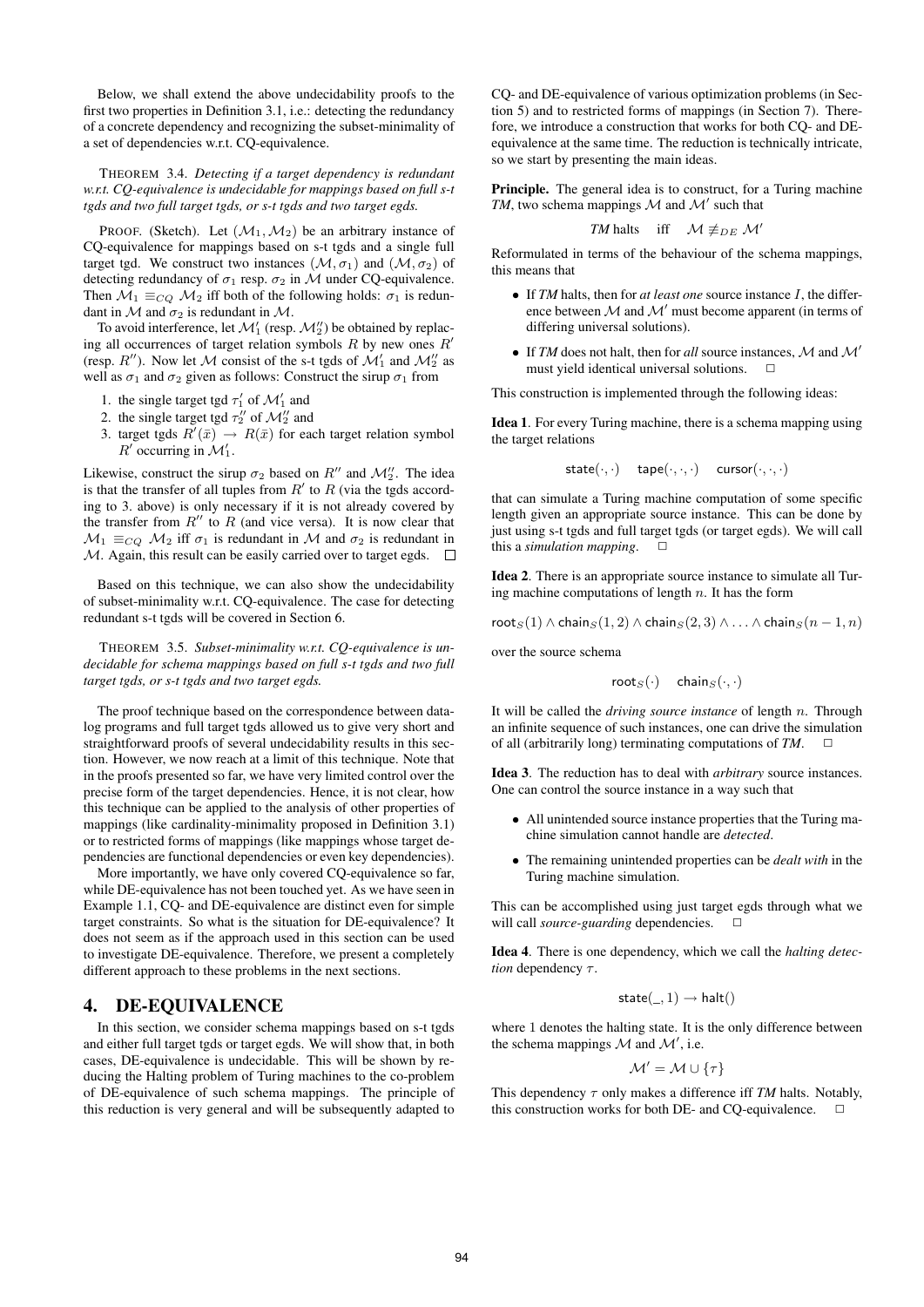## 4.1 Construction

We now outline the implementation of these general ideas by a schema mapping  $\mathcal{M}_{TM} = (\mathbf{S}, \mathbf{T}, \Sigma_{st} \cup \Sigma_t)$  consisting of full st tgds  $\Sigma_{st}$  and target dependencies  $\Sigma_t$  containing full target tgds and target egds. M*TM* will be referred to as the *simulation mapping*. Later we will show that the target tgds in this mapping can be replaced by target egds and vice versa.

We thus first define the source and target schemas S and T, and the *driving source instances*  $I_n$ . Finally, the set of dependencies  $\Sigma$ will be presented.

Schemas. As discussed before, the source schema S contains atoms chain<sub>S</sub>( $\cdot$ , $\cdot$ ), intended to describe a linear order starting at root<sub>S</sub>( $\cdot$ ).

$$
root_S(r)
$$
 chain<sub>S</sub> $(px, x)$ 

As a notational convention, we use the variable name  $px$  (and later also nx) to refer to the *previous* (resp. *next*) value relative to x in the chain structure.

In the target schema  $T$ , we hold a copy of this chain in

$$
root(r)
$$
 chain $(px, x)$ 

We also have in the target schema three relations

$$
\mathsf{state}(t,q) \quad \, \mathsf{tape}(t,l,a) \quad \, \mathsf{cursor}(t,l,c)
$$

describing the state  $q$ , tape symbol  $a$  and cursor status  $c$  (i.e. if the cursor is present or not). The values for  $q$ ,  $a$  and  $c$  are introduced by our dependencies. For easier presentation, we use constants (but this is not essential, as we will see later). The values for time  $t$ and tape location  $l$  will be taken from chain tuples in the source instance. Furthermore, we have the target relation

#### halt()

to denote a halting Turing machine.

Source Instances. As illustrated before (in *Idea 2*), we need specific source instances to drive our simulation. We now define such source instances  $I_n$ , which drive the simulation of  $TM$ -computations of length n.

DEFINITION 4.1. *The* driving source instance  $I_n$  *of length*  $n \geq$ 1 *is given by the following relations over the domain*  $\{1, \ldots, n\}$  $\mathsf{root}^{I_n}_S = \{(1)\}, \; \; \mathsf{chain}^{I_n}_S = \{(i-1,i) \; | \; 2 \leq i \leq n\}$ *Moreover, for*  $n = 0$ *, we set*  $I_n = \emptyset$ *.* 

In particular, if  $TM$  halts then one of these  $I_n$  will be the witness for differing universal solutions.

Source-to-target tgds. The first set of tgds are the *initialization tgds*. They establish the state, tape and cursor atoms for the initial time point. We refer to the tape starting symbol as 1 and to the blank symbol as 0. Moreover, the initial state is denoted by 0 and the halting state is denoted by 1.

- $\text{root}_S(r) \rightarrow \text{state}(r, 0)$
- $\text{root}_S(r) \rightarrow \text{tape}(r, r, 1)$
- $\text{root}_S(r) \rightarrow \text{cursor}(r, r, 1)$
- $\mathsf{root}_S(r) \wedge \mathsf{chain}_S(\_, x) \rightarrow \mathsf{tape}(r, x, 0)$
- $\text{root}_S(r) \wedge \text{chain}_S(\_, x) \rightarrow \text{cursor}(r, x, 0)$

Here, the second and third tgd initialize the first tape position and the last two tgds initialize the subsequent tape positions. Additionally, we use the following *copy tgds* to transfer the chain from the source to the target.

- $\text{root}_S(r) \rightarrow \text{root}(r)$
- chain $S(px, x) \rightarrow chain(px, x)$

Simulation full target tgds. We first construct a common left-hand side  $\varphi$  for all following dependencies. It matches the current state  $q$ , symbol  $a$ , and cursor position of the Turing machine:

$$
\varphi := \mathsf{state}(t,q) \land \mathsf{tape}(t,l,a) \land \mathsf{cursor}(t,l,1)
$$

where 1 denotes that the cursor is present at that location.

We now construct *transition tgds* which compute the next state, symbol and cursor position. For each transition  $\delta(q, a) = (q', a', d)$ of *TM*, we add the following dependencies to  $\Sigma_t$ .

- $\varphi \wedge \text{chain}(t, t') \rightarrow \text{state}(t', q')$
- $\bullet \varphi \wedge \mathsf{chain}(t,t') \rightarrow \mathsf{tape}(t',l,a')$

Depending on the cursor movement, we add one of the following two dependencies. If the transition encodes a cursor movement to the left ( $d = \leftarrow$ ), add the first dependency, otherwise ( $d = \rightarrow$ ) add the second one.

- $\varphi \wedge \text{chain}(t, t') \wedge \text{chain}(pl, l) \rightarrow \text{cursor}(t', pl, 1)$
- $\bullet \varphi \wedge \text{chain}(t, t') \wedge \text{chain}(l, nl) \rightarrow \text{cursor}(t', nl, 1)$

In addition to maintaining where the cursor is located, we also keep track of where the cursor is *not* located using *parity tgds*. The following tgd handles locations which are more than one move away from the current cursor position.

• cursor $(t, pl, 0) \wedge$  cursor $(t, l, 0) \wedge$  cursor $(t, nl, 0) \wedge$ chain $(pl, l) \wedge$ chain $(l, nl) \wedge$ chain $(t, t') \rightarrow$  cursor $(t', l, 0)$ 

If the cursor is at most one move away from the current cursor position, we again add tgds for each transition  $\delta(q, a) = (q', a', d)$ of *TM*. The first tgd below encodes that the cursor never stays at the same place. The second one is added if  $d = \leftarrow$  and the third one if  $d = \rightarrow$ .

- $\varphi \wedge \text{chain}(t, t') \rightarrow \text{cursor}(t', l, 0)$
- $\varphi \wedge \text{chain}(t, t') \wedge \text{chain}(l, nl) \rightarrow \text{cursor}(t', nl, 0)$
- $\bullet \varphi \wedge \mathsf{chain}(t, t') \wedge \mathsf{chain}(pl, l) \rightarrow \mathsf{cursor}(t', pl, 0)$

The reason for keeping track of locations where the cursor is not positioned is that for such locations, the tape symbol remains unchanged. This fact is expressed by the following *inertia tgd*.

$$
\begin{array}{ll}\bullet\ \mathsf{tape}(t,l,a)\wedge\mathsf{cursor}(t,l,0)\wedge\\\mathsf{chain}(t,t')\rightarrow\mathsf{tape}(t',l,a)\end{array}
$$

Source-guarding dependencies. The dependencies defined so far are intended to work on driving source instances  $I_n$ . However, our reduction has to deal with arbitrary source instances. Below, we define additional *source-guarding dependencies* in order to either exclude certain unintended source instances or to control the effect of such source instances on the result of the chase.

The following egds check that there is at most one root(\_) and at most one predecessor and successor of a chain( $\_$ ,  $\_$ ) atom. These egds indicate a violation of an intended structure by chase failure. We call them *no branching* egds.

- $\text{root}(r) \wedge \text{root}(r') \rightarrow r = r'$
- chain $(px, x) \wedge$ chain $(px, x') \rightarrow x = x'$
- chain $(px, x) \wedge$ chain $(px', x) \rightarrow px = px'$

Further deviations from the intended layout of source instances are not indicated by failure, but by *notification*. We implement this notification by indicating halt().

- chain $S(x, x) \rightarrow \text{halt}()$
- $\text{root}_S(r) \wedge \text{chain}_S(\_, r) \rightarrow \text{halt}()$

This completes the definition of the *simulation mapping*  $M_{TM}$  =  $(\mathbf{S}, \mathbf{T}, \Sigma_{st} \cup \Sigma_t)$  of a Turing machine *TM*.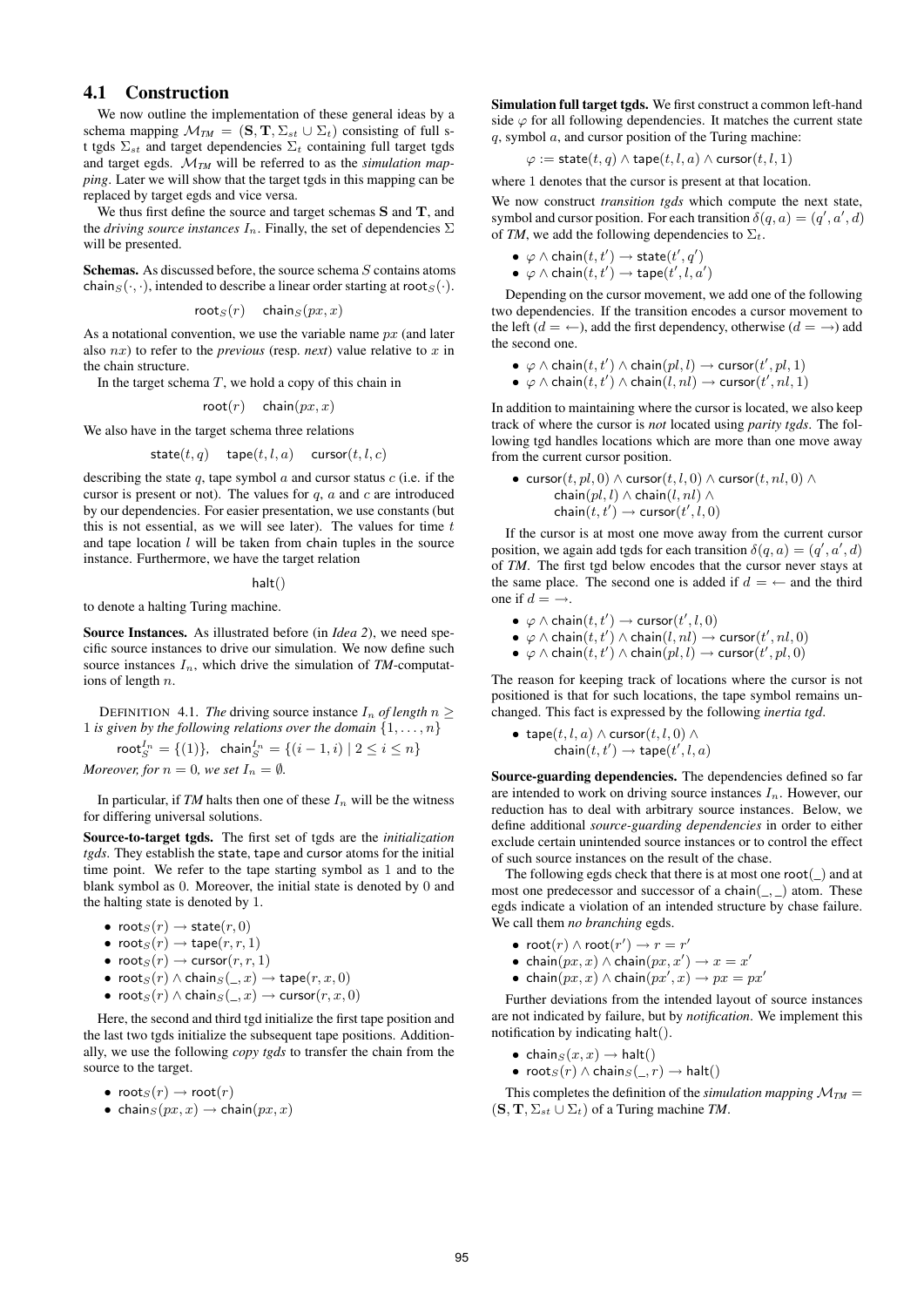#### 4.2 Reduction

We are now going to show how the above construction indeed yields the undecidability of DE-equivalence. We thus first establish some key properties of the construction. After that, we illustrate a way to overcome the limited power of target dependencies to control the properties of the source instance. Finally, we give the undecidability proofs and extend them to important special cases.

DEFINITION 4.2. *Let* J *be a target instance containing the following atoms (where*  $e_i$  *denote pairwise distinct constants)* 

$$
root(e_1) \wedge chain(e_1, e_2) \wedge chain(e_2, e_3) \dots \wedge chain(e_{n-1}, e_n)
$$

*where*  $e_1, \ldots, e_n$  *are pairwise distinct constants. We say that the computation* C *of length* n *of Turing machine TM* corresponds *to* J*, written*  $C \approx J$  *iff the following holds for all*  $t, l \in \{1, \ldots, n\}$ :

 $q^{TM}(t) = q \Leftrightarrow \textsf{state}^J(e_t, q) \qquad \neg c^{TM}(t, l) \Leftrightarrow \textsf{cursor}^J(e_t, e_l, 0)$  $a^{\textit{TM}}(t,l) = a \Leftrightarrow \textsf{tape}^{\textit{J}}(e_t,e_l,a) \quad \textit{c}^{\textit{TM}}(t,l) \Leftrightarrow \textsf{cursor}^{\textit{J}}(e_t,e_l,1)$ 

We now establish important properties of the construction from Section 4.1.

*Let TM be a Turing machine and*  $M_{\text{TM}} = (\mathbf{S}, \mathbf{T}, \Sigma)$  *its simulation mapping. Let* C *denote a computation of TM of length* n*. Let* I<sup>n</sup> *be the driving source instance and*  $J_n = \text{chase}(I_n, \Sigma)$ *.* 

LEMMA 4.1. *For each*  $t \in dom(I_n)$ *, there is exactly one atom* state( $t, \_$ ) *and for each*  $t \in dom(I_n)$  *and*  $l \in dom(I_n)$ *, there is exactly one atom*  $\text{tape}(t, l, \_)$  *and*  $\text{cursor}(t, l, \_)$  *in*  $J_n$ *.* 

LEMMA 4.2. *The chase*  $J_n = \text{chase}(I_n, \Sigma)$  *will terminate and not trigger any source-guarding dependency. In particular, it will not fail and it will produce the same result as chasing*  $I_n$  *without the source-guarding dependencies.*

LEMMA 4.3. *The correspondence*  $C \approx J_n$  *(according to Definition* 4.2*) holds.*  $\Box$ 

The active chain. The source-guarding dependencies do not detect all unintended properties of a source instance. The instance  $I$  may contain no atom root(\_) or there may be several "chains", e.g. let root<sup> $I = \{(t_1)\}\$ and</sup>

chain<sup>I</sup> = {
$$
(t_1, t_2), (t_2, t_3), (t_3, t_4), (s_1, s_2), (s_2, s_3)
$$
}

Then I contains two "chains" so to speak, namely  $t_1, t_2, t_3, t_4$  and  $s_1, s_2, s_3$ . Clearly, only the first one is connected to the root. When not connected to the root, it is even possible that there is a cycle, e.g. let root  $I' = \{(t_1)\}\$ and

 $\mathsf{chain}^{I'} = \{(u_1, u_2), (u_2, u_3), (u_3, u_1)\}$ 

For the chain connected to the root, this is ruled out by the sourceguarding dependencies.

In the simulation mapping, the initial state is based on root and chain atoms connected to the root. Furthermore, dependencies in the simulation mapping only follow along the chain connected to the root. Therefore, while there may be several "chain"-like constructs, we are only interested in the one connected to the root. Below we define the *active chain* to formalize this intuition.

DEFINITION 4.3. *Let* I *be a source instance over the schema* S of a simulation mapping. The active chain  $I^a$  is the minimal set of *atoms that fulfills the following conditions.*

•  $(\forall x)$  root $(x) \in I \Rightarrow$  root $(x) \in I^a$ 

- $(\forall px, x)$  root $(px) \in I \wedge I$
- chain $(px, x) \in I \Rightarrow$  chain $(px, x) \in I^a$ •  $(\forall px, x, nx)$  chain $(px, x) \in I^a \wedge I^a$
- chain $(x, nx) \in I \Rightarrow$  chain $(x, nx) \in I^a$

We now establish crucial properties of the active chain.

*Let TM be a Turing machine and*  $M_{\text{TM}} = (\mathbf{S}, \mathbf{T}, \Sigma)$  *its simulation mapping. For an arbitrary source instance I, let*  $I^a$  *be the active chain. Let*  $J = \text{chase}(I, \Sigma)$  *and*  $J^a = \text{chase}(I^a, \Sigma)$ *. Suppose that the chase of* I *with* Σ *does not trigger any source-guarding dependencies.*

LEMMA 4.4. The active chain  $I^a$  is isomorphic to the driving *source instance*  $I_n$  *of length*  $n = |I^a|$ *.* 

LEMMA 4.5. *All atoms derived by the target chase of* J *are already generated by the target chase of*  $J^a$ .  $\Box$ 

THEOREM 4.6. *DE- and CQ-equivalence are undecidable for mappings based on full s-t tgds, full target tgds and target egds.*

PROOF. We proceed by reducing the Halting problem to the coproblem of DE- resp. CQ-equivalence. Let *TM* be an arbitrary instance of Halting. Then we define the two schema mappings  $\mathcal{M} = (\mathbf{S}, \mathbf{T}, \Sigma)$  and  $\mathcal{M}' = (\mathbf{S}, \mathbf{T}, \Sigma \cup \{\tau\})$ , where  $\mathcal{M} = \mathcal{M}_{\mathcal{TM}}$  is the simulation mapping for *TM* and  $\tau$  is defined as state(\_, 1)  $\rightarrow$ halt(). It remains to show that *TM* halts iff  $M \neq_{CQ} M'$  resp.  $\mathcal{M} \not\equiv_{DE} \mathcal{M}'.$ 

The proof is given in three claims:

CLAIM 1. If *TM* halts then  $M \neq_{CO} M'$ CLAIM 2. If  $\mathcal{M} \not\equiv_{CQ} \mathcal{M}'$  then *TM* halts CLAIM 3.  $\mathcal{M} \not\equiv_{DE} \mathcal{M}'$  implies  $\mathcal{M} \not\equiv_{CQ} \mathcal{M}'$ 

Moreover, for arbitrary schema mappings we have the reverse direction of Claim 3,  $\mathcal{M} \not\equiv_{CQ} \mathcal{M}'$  implies  $\mathcal{M} \not\equiv_{DE} \mathcal{M}'$ . With that, it is clear that *TM* halts iff  $\mathcal{M} \not\equiv_{CQ} \mathcal{M}'$  resp.  $\mathcal{M} \not\equiv_{DE} \mathcal{M}'$ .

We now show that undecidability even holds if the target dependencies are restricted to egds only or to full tgds only. Note that for full target tgds only, it suffices to consider full s-t tgds, but for target egds only, we need to consider non-full s-t tgds.

THEOREM 4.7. *DE- and CQ-equivalence are undecidable for schema mappings based on s-t tgds and target egds.*

PROOF. (Sketch). We start with the simulation mapping as introduced for Theorem 4.6. This mapping uses only full tgds and egds. Therefore we encode the full tgds into egds using the technique introduced in Theorem 3.2.  $\Box$ 

THEOREM 4.8. *DE- and CQ-equivalence are undecidable for schema mappings based on full s-t tgds and full target tgds.*

PROOF. (Sketch). We again start with the simulation mapping as introduced for Theorem 4.6. We eliminate all egds from the mapping by adapting a technique used in [7]. This is done by introducing a relation symbol  $E(\cdot, \cdot)$  denoting equality.  $\square$ 

#### 5. UNDECIDABILITY OF OPTIMIZATION

We now extend the above undecidability results to several natural optimization tasks. More precisely, we show that all properties presented in Definition 3.1 are undecidable both for DE- and CQequivalence. We only give proofs for the case of mappings where all target dependencies are full tgds. By the proof idea of Theorem 3.2, we can easily replace the full tgds by egds.

The undecidability of checking if a specific dependency is redundant follows directly from the proof of Theorems 4.7 and 4.8.

COROLLARY 5.1. *Let*  $M = (\mathbf{S}, \mathbf{T}, \Sigma)$  *be a a schema mapping with*  $\Sigma = \sum_{st} \cup \sum_{t} based on s-t$  *tgds and target egds, or full s-t tgds and full target tgds and let*  $\tau \in \Sigma$ *. Then it is undecidable if*  $\tau$ *is redundant w.r.t. DE- resp. CQ-equivalence.*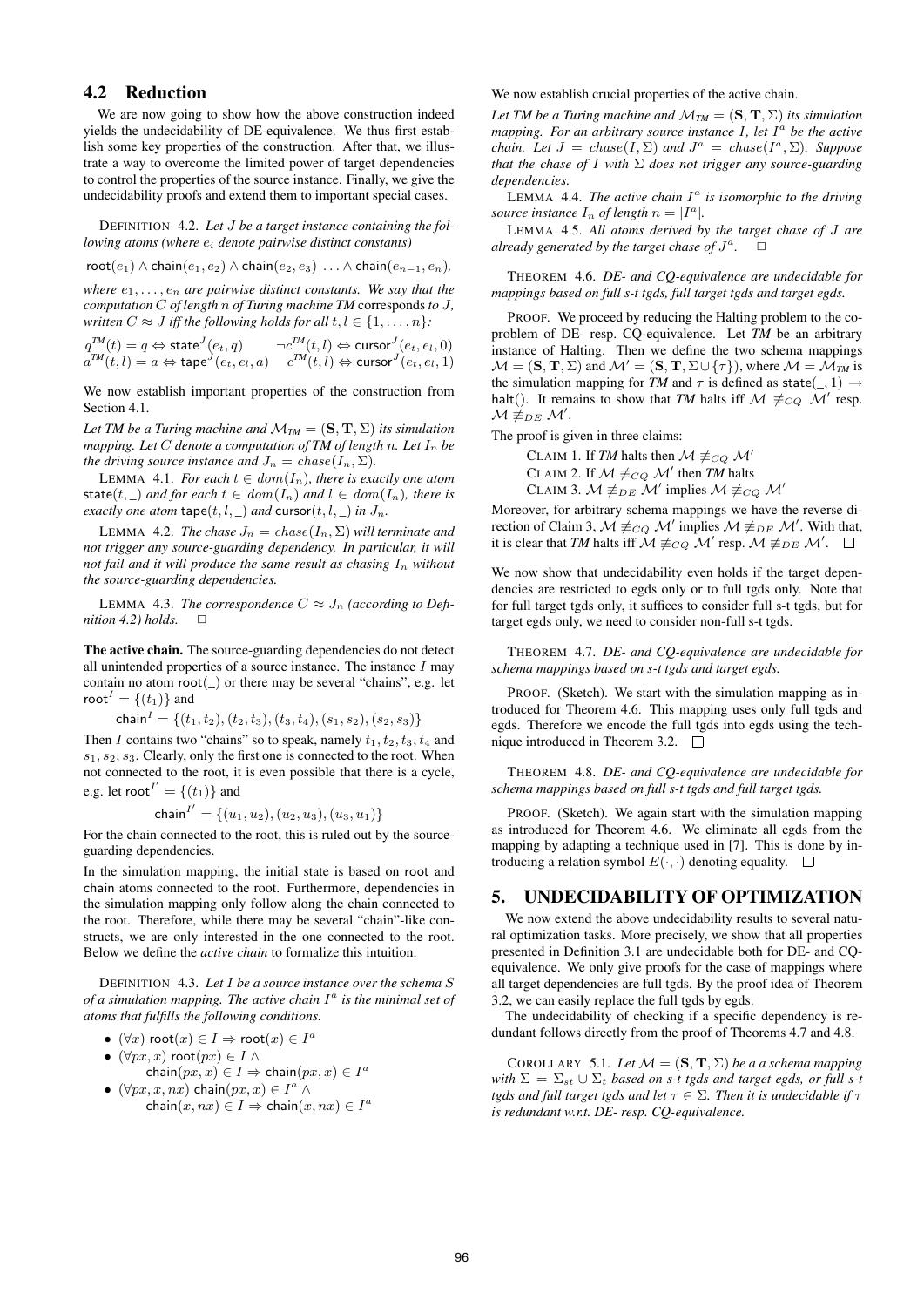PROOF. Recall the simulation mappings  $\mathcal{M} = (\mathbf{S}, \mathbf{T}, \Sigma)$  and  $\mathcal{M}' = (\mathbf{S}, \mathbf{T}, \Sigma')$  with  $\Sigma' = \Sigma \cup {\tau}$  introduced for Theorem 4.6. Clearly,  $\tau$  is redundant in M', iff  $\mathcal{M} \equiv_{CQ} \mathcal{M}'$  resp.  $\mathcal{M} \equiv_{DE}$  $M'$ . By Theorems 4.7 and 4.8, deciding these equivalences would come down to deciding the Halting problem.  $\Box$ 

We now show that undecidability also holds for subset-minimality for both DE- and CQ-equivalence. In the preceding corollary, the main idea was that a specific dependency  $\tau$  is non-redundant iff *TM* halts. Therefore for subset-minimality, it suffices to make sure that  $\tau$  is the *only* dependency that might be redundant.

THEOREM 5.2. Let  $M = (\mathbf{S}, \mathbf{T}, \Sigma)$  be a a schema mapping  $with \Sigma = \Sigma_{st} \cup \Sigma_{t}$  *based on s-t tgds and target egds, or full s-t tgds and full target tgds. Then it is undecidable if* Σ *is subset-minimal w.r.t. DE- resp. CQ-equivalence.*

PROOF. (Sketch). The mapping  $\mathcal{M}'$  from Theorem 4.6 can be transformed into a mapping  $\mathcal{M}^{\prime\prime}$  where apart from the halting detection dependency  $\tau$ , no other dependency can be redundant. This non-redundancy of any other dependency  $\sigma$  is accomplished by adding appropriate s-t tgds which cause  $\sigma$  to "fire" when chasing an appropriately chosen source instance with  $\mathcal{M}''$ .

For cardinality-minimality we have to combine the proof ideas of the previous undecidability proofs with the sirup construction [14], which already played an important role in Section 3.

THEOREM 5.3. Let  $M = (\mathbf{S}, \mathbf{T}, \Sigma)$  be a a schema mapping *with*  $\Sigma = \Sigma_{st} \cup \Sigma_t$  *based on s-t tgds and target egds, or full s-t tgds and full target tgds. Then it is undecidable if*  $\Sigma_t$  *is cardinalityminimal w.r.t. DE- resp. CQ-equivalence.*

PROOF. (Sketch). We start with our simulation mapping  $M$ from Theorem 4.6. The work of the s-t tgds in Section 4.1 and the setup of relations needed for the sirup construction can be done by a set of s-t tgds that cannot be further reduced. As in the proof of Theorem 4.8, we can replace the target egds by full target tgds using an equality relation. Based on the sirup construction of [14] that we already used in the proof of Theorem 3.3, we know how to encode all our full target tgds by a single full target tgd  $\sigma$ .

In summary, we can transform the simulation mapping  $M$  from Section 4 into a mapping  $\mathcal{M}'$  consisting of a set of s-t tgds  $\Sigma_{st}$  that cannot be further reduced and a single full target tgd  $\sigma$ . Now let  $\mathcal{M}'' = \mathcal{M}' \cup \{\tau\}$ , where  $\tau$  is the halting detection dependency from Section 4. Then  $\mathcal{M}''$  is cardinality-minimal iff  $\tau$  is not redundant in  $\mathcal{M}''$  iff *TM* halts.  $\Box$ 

In [15], Gottlob et al. also looked at other optimization criteria besides subset- and cardinality-minimality. One such criterion is *antecedent-minimality*, which we want to apply to the target egds here, i.e.: Given a mapping  $\Sigma_{st} \cup \Sigma_t$ , where  $\Sigma_t$  consists of egds only, is the total number of atoms in all antecedents in  $\Sigma_t$  minimal?

THEOREM 5.4. *Let*  $M = (\mathbf{S}, \mathbf{T}, \Sigma)$  *be a a mapping with*  $\Sigma =$ Σst∪Σ<sup>t</sup> *of s-t tgds and target egds. Then it is undecidable if for all*  $\Sigma'_t$ , s.t.  $\Sigma_{st} \cup \Sigma_t \equiv_{CQ} \Sigma_{st} \cup \Sigma'_t$  (resp.  $\Sigma_{st} \cup \Sigma_t \equiv_{DE} \Sigma_{st} \cup \Sigma'_t$ ), *the total number of atoms in the antecedents in*  $\Sigma_t$  *is less than or equal to the total number of atoms in the antecedents in*  $\Sigma'_t$ *. That is,*  $\Sigma_t$  *is antecedent-minimal w.r.t. DE-resp. CQ-equivalence.* 

PROOF. (Sketch). For this, we exploit a result shown later for Theorem 7.1: Our simulation mapping  $M$  from Theorem 4.6 can be transformed into a mapping  $\mathcal{M}^*$  which uses at most one key dependency per target relation. Then  $\mathcal{M}^*$  is clearly cardinalityminimal, since there is only one dependency enforcing equalities in each relation, and this one cannot be left out (without violating equivalence).  $\square$ 

## 6. OPTIMIZATION OF S-T TGDS

The undecidability results proved in the previous sections are mainly due to the target dependencies. That is, DE- and CQ-equivalence of two mappings  $\mathcal{M}_1$  and  $\mathcal{M}_2$  remain undecidable even if  $\mathcal{M}_1$  and  $\mathcal{M}_2$  coincide on the s-t tgds (and they only differ on the target dependencies). Likewise, several optimization tasks of the target dependencies are undecidable even if the s-t tgds are kept fixed. We now shift our focus to the s-t-tgds and investigate two main questions: First, do the relaxed notions of equivalence of two schema mappings become decidable if the schema mappings coincide on the target dependencies? Second, do the relaxed notions of equivalence provide additional potential (compared with logical equivalence) of optimization of the s-t tgds in the presence of target dependencies? Below, we shall give a positive answer to the first question and a negative answer to the second one.

The main technical tool for deriving these results will be an adaptation and extension of the PROPAGATE procedure from [15]. In [15], this procedure was used to "propagate" the effect of the target egds into the s-t tgds. It thus played an important role in the computation of a normal form of s-t tgds in the presence of target egds. In Figure 1, we present the extended version of this procedure, called PROPAGATE<sup>E</sup>. Its input is (1) a mapping  $\mathcal{M} = (\mathbf{S}, \mathbf{T}, \Sigma)$ , where  $\Sigma = \Sigma_{st} \cup \Sigma_t$  consists of s-t tgds and target egds and tgds, and (2) a conjunction of atoms  $\varphi(\bar{x})$ , where  $\vec{x}$  denotes the variables in this conjunction. By chasing  $At(\varphi(\bar{x}))$  with  $\Sigma$ , PROPAGATE<sup>E</sup> derives a set of source egds  $\Delta_s^{\Sigma}(\varphi(\bar{x}))$  and a set  $\Delta_{st}^{\Sigma}(\varphi(\bar{x}))$  consisting of a single s-t tgd. The following example will help to illustrate the work of the PROPAGATE<sup>E</sup> procedure.

EXAMPLE 6.1. Consider the schema mapping  $\Sigma = \{\tau_1, \tau_2, \varepsilon\}$ consisting of a single s-t tgd, one target tgd, and one target egd:

 $\tau_1: S(x_1, x_2) \to (\exists y) P(x_1, y), Q(y, x_2)$  $\tau_2 \colon P(x_1, x_2) \to (\exists z) R(x_2, x_1, z)$  $\varepsilon$ :  $R(x, v, z) \wedge Q(x, w) \rightarrow v = w$ 

Suppose that we apply the PROPAGATE<sup>E</sup> procedure to the CQ  $\varphi(\bar{x}) = S(x_1, x_2)$ , i.e.,  $\varphi(\bar{x})$  is the antecedent of the s-t tgd  $\tau_1$ . Then the procedure starts with source database  $I = \{S(x_1, x_2)\}.$ The chase of I with  $\Sigma$  takes three steps. The first two derive new facts from  $I: J_1 = {P(x_1, y), Q(y, x_2)}$ ,  $J_2 = J_1 \cup {R(y, x_1, z)}$ . The last chase step enforces the egd  $\varepsilon$  by unifying  $x_1$  and  $x_2$ , i.e., for substitution  $\lambda = \{x_1 \leftarrow x, x_2 \leftarrow x\}$ , we have  $J_3 = J_2 \lambda =$  ${P(x,y), R(y,x,z), Q(y,x)}.$ 

In total, the procedure derives a source egd  $\sigma: S(x_1, x_2) \rightarrow$  $x_1 = x_2$ , and the s-t tgd  $\tau'_1 \colon S(x, x) \to (\exists y, z) P(x, y) \land R(y, x, z)$  $z) \wedge Q(y, x)$ . It can be easily checked that  $\Sigma = \Sigma'$  with  $\Sigma' =$  $\{\sigma, \tau_1', \tau_2, \varepsilon\}$ , i.e., it is correct (up to logical equivalence) to replace  $\tau_1$  in  $\Sigma$  by the source egd and the s-t tgd resulting from PROPAGATE<sup>E</sup>. In particular, the source egd  $\sigma$  is logically implied by  $\Sigma$ , i.e.: the chase with  $\Sigma$  fails on every source instance containing a fact  $S(c_1, c_2)$  where  $c_1, c_2$  are distinct constants.  $\Box$ 

Generalizing Example 6.1, we can prove the following properties of the PROPAGATE<sup>E</sup> procedure: (1) PROPAGATE<sup>E</sup> is *sound*, i.e., it only derives dependencies which are logically implied by  $\Sigma$ . (2) If PROPAGATE<sup>E</sup> is called with the antecedent  $\varphi(\bar{x})$  of some dependency  $\tau \in \Sigma$ , then  $\tau$  may be replaced in  $\Sigma$  by the source egds and s-t tgds resulting from the PROPAGATE<sup>E</sup> procedure. Finally, we also show that (3) PROPAGATE<sup>E</sup> does not distinguish between CQ-equivalent mappings. Formally, we get the following lemmas.

LEMMA 6.1. *Let*  $\Sigma = \Sigma_{st} \cup \Sigma_t$  *and let*  $\varphi(\bar{x})$  *be a an arbitrary CQ. Then*  $\Sigma \models \Delta_s^{\Sigma}(\varphi(\bar{x})) \cup \Delta_{st}^{\Sigma}(\varphi(\bar{x}))$ *.*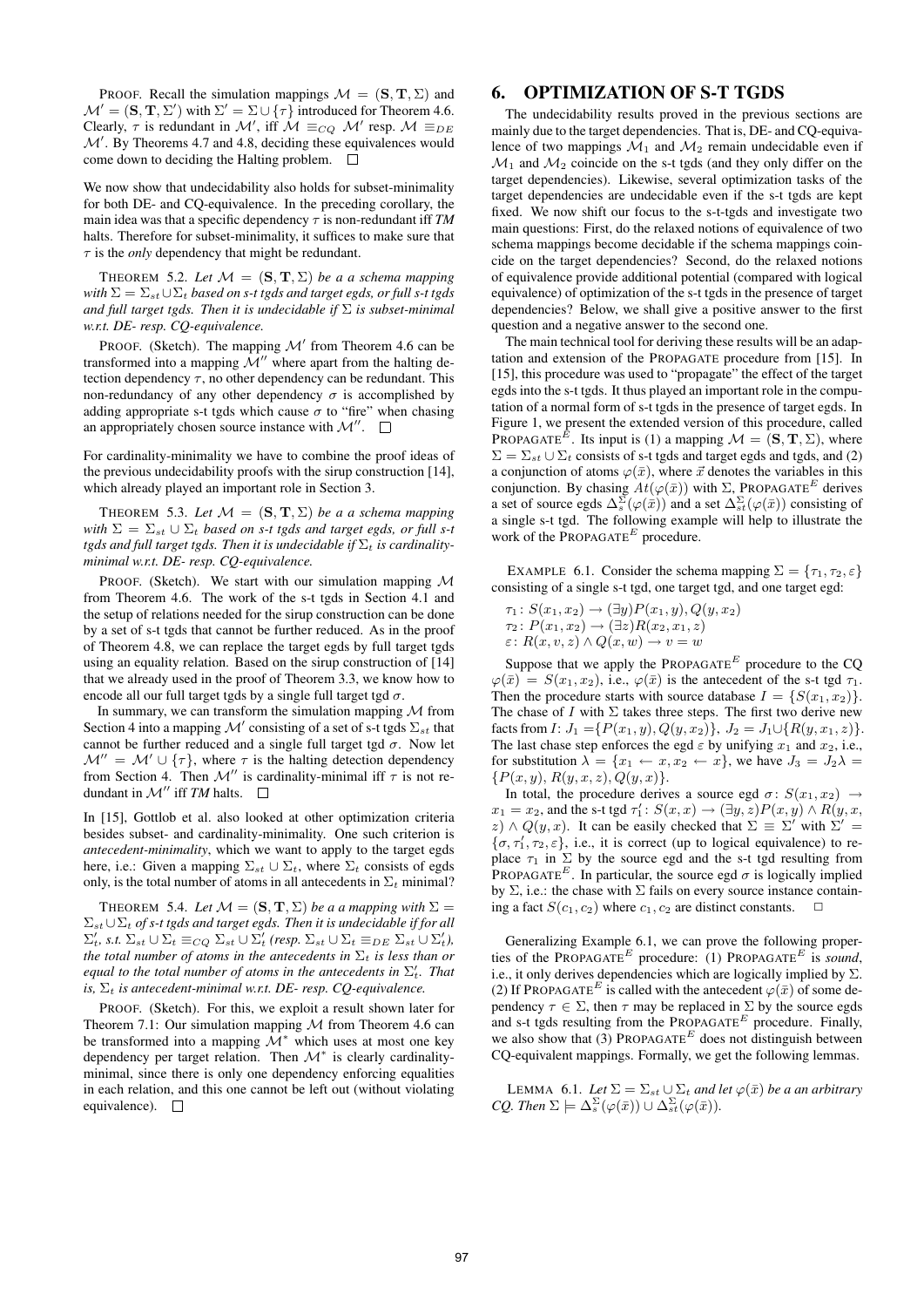Procedure PROPAGATE $^E$ **Input:** Mapping  $\Sigma = \Sigma_{st} \cup \Sigma_t$ , conjunction  $\varphi(\bar{x})$ **Output:** Sets of dependencies  $\Delta_s^{\Sigma}(\varphi(\bar{x}))$  and  $\Delta_{st}^{\Sigma}(\varphi(\bar{x}))$ /\* 1. chase with  $\Sigma = \sum_{st} \cup \sum_{t} *$ /  $I := At(\varphi(\bar{x})).$  $J := \text{chase}(I, \Sigma);$ /\* 2. compute s-t tgd  $\tau$  \*/ let  $J = J_S \cup J_T$ , s.t.  $J_S$  is an instance over S and  $J_T$  is an instance over **T**; let  $J^* = core(J_T)$ , where the variables that occur in  $J<sub>S</sub>$  are considered as constants.  $\tau := (\bigwedge_{A \in J_S} A) \to (\exists \bar{y}) \bigwedge_{B \in J^*} B;$  $\Delta_{st} := {\tau};$ /\* 3. compute source egds \*/  $\Delta_s := \emptyset;$ Compute a substitution  $\lambda$  s.t.  $At(\varphi(\bar{x}\lambda)) = J_S;$ for each pair of variables  $x_j, x_k \in \bar{x}$  do if  $x_i \lambda = x_k \lambda$  then  $\Delta_s := \Delta_s \cup \{ \varphi(\bar{x}) \to x_j = x_k \};$ /\* 4. output result \*/ return  $(\Delta_s, \Delta_{st});$ 

#### Figure 1: Extended Propagate Procedure.

LEMMA 6.2. *Let*  $\Sigma = \Sigma_{st} \cup \Sigma_t$  *and*  $\sigma \in \Sigma_{st}$ , *s.t.*  $\varphi(\bar{x})$  *is the antecedent of*  $\sigma$  *and let*  $\Sigma' = (\Sigma \setminus {\{\sigma\}}) \cup \Delta_s^{\Sigma}(\varphi(\bar{x})) \cup \Delta_{st}^{\Sigma}(\varphi(\bar{x}))$ *. Then*  $\Sigma' \models \Sigma$  *holds.* 

LEMMA 6.3. *Let*  $\Sigma = \Sigma_{st} \cup \Sigma_t$  *and*  $\Upsilon = \Upsilon_{st} \cup \Upsilon_t$  *be schema mappings with*  $\Sigma \equiv_{CQ} \Upsilon$ *. Moreover, for an arbitrary conjunction*  $\varphi(\bar{x})$ *, let*  $\Delta^{\Sigma} = \Delta^{\Sigma}_s(\varphi(\bar{x})) \cup \Delta^{\Sigma}_{st}(\varphi(\bar{x}))$  and  $\Delta^{\Upsilon} = \Delta^{\Upsilon}_s(\varphi(\bar{x})) \cup$  $\Delta_{st}^{\Upsilon}(\varphi(\bar{x}))$ , respectively, denote the output of the PROPAGATE<sup>E</sup> *procedure. Then*  $\Delta^{\Sigma} \equiv \Delta^{\Upsilon}$  *holds.* 

We now combine these three lemmas to show that if two mappings are CQ-equivalent, then their difference can be reduced to the target dependencies (while the s-t tgds can be replaced by common source egds and s-t tgds). Since DE-equivalence implies CQequivalence, this clearly holds for DE-equivalent mappings as well.

THEOREM 6.4. *Let*  $\Sigma = \Sigma_{st} \cup \Sigma_t$  *and*  $\Upsilon = \Upsilon_{st} \cup \Upsilon_t$  *with*  $\Sigma \equiv_{CQ} \Upsilon$ . Then there exist a set  $\Sigma_s^*$  of source egds and  $\Sigma_{st}^*$  of s-t *tgds, s.t.*  $\Sigma \equiv \Sigma_s^* \cup \Sigma_{st}^* \cup \Sigma_t$  *and*  $\Upsilon \equiv \Sigma_s^* \cup \Sigma_{st}^* \cup \Upsilon_t$ .

PROOF. The idea is to call PROPAGATE<sup>E</sup> with every antecedent occurring in  $\Sigma_{st} \cup \Upsilon_{st}$  and to take  $\Sigma_s^*$  (resp.  $\Sigma_{st}^*$ ) as the set of all source egds (resp. all s-t tgds) produced by these procedure calls. Formally, we set  $\Phi = {\varphi(x) \mid \varphi(x) \text{ is the antecedent of some}}$  $\sigma \in \Sigma_{st}$   $\cup$   $\{\varphi(x) \mid \varphi(x)$  is the antecedent of some  $\sigma \in \Upsilon_{st}$  and  $\Sigma_s^* = \bigcup_{\varphi(x) \in \Phi} \Delta_s^{\Sigma}(\varphi(x))$  and  $\Sigma_{st}^* = \bigcup_{\varphi(x) \in \Phi} \Delta_{st}^{\Sigma}(\varphi(x))$ . The (logical) equivalences  $\Sigma \equiv \Sigma_s^* \cup \Sigma_{st}^* \cup \Sigma_t$ . and  $\Upsilon \equiv \Sigma_s^* \cup \Sigma_{st}^* \cup \Upsilon_t$ are shown by induction on  $|\Phi|$  and using the Lemmas 6.1 – 6.3.  $\Box$ 

With this theorem at hand, we can now settle the question of the decidability of DE- and CQ-equivalence of schema mappings with logically equivalent (and, in particular, with identical) target dependencies. To this end, we first prove the following lemma.

LEMMA 6.5. Let  $\Sigma = \Sigma_{st} \cup \Sigma_t$  and  $\Upsilon = \Upsilon_{st} \cup \Upsilon_t$ , such that  $\Sigma \equiv_{CQ} \Upsilon$  *and*  $\Sigma_t \equiv \Upsilon_t$  *holds. Then*  $\Sigma \equiv \Upsilon$ *.* 

PROOF. By Theorem 6.4, there exist a set of source egds  $\Sigma_t^*$ and a set of s-t tgds  $\sum_{s}^{*}$  such that  $\Sigma \equiv \sum_{s}^{*} \cup \sum_{s}^{*}$   $\cup \sum_{t}$  and  $\Upsilon \equiv$  $\Sigma_s^* \cup \Sigma_{st}^* \cup \Upsilon_t$ . The claim follows from  $\Sigma_t \equiv \Upsilon_t$ .

THEOREM 6.6. *Suppose that the problems of DE- and CQ-equivalence are restricted to pairs of schema mappings*  $\Sigma = \Sigma_{st} \cup \Sigma_t$ *and*  $\Upsilon = \Upsilon_{st} \cup \Upsilon_t$ *, s.t.*  $\Sigma_t$  *and*  $\Upsilon_t$  *are* logically equivalent. With *this restriction, the DE- and CQ-equivalence problems*  $\Sigma \equiv_{DE} \Upsilon$ *and*  $\Sigma \equiv_{CQ} \Upsilon$ *, respectively, are decidable.* 

PROOF. By the condition  $\Sigma_t \equiv \Upsilon_t$  and by Lemma 6.5,  $\Sigma \equiv \Upsilon$ holds iff  $\Sigma \equiv_{CQ} \Upsilon$  holds. Hence, also  $\Sigma \equiv_{DE} \Upsilon$  coincides with logical equivalence.  $\Box$ 

In other words, the relaxed notions of equivalence are decidable on schema mappings if only the s-t tgds are allowed to vary. This is in sharp contrast to the situation where only the target dependencies vary, see Section 4. This naturally raises the question if the decidability result of Theorem 6.6 allows us to exploit additional possibilities (compared with logical equivalence) of optimizing the s-t tgds in the presence of target dependencies. The following example illustrates the simplifications achievable with logical equivalence.

EXAMPLE 6.2. Consider the mapping  $\Sigma = {\tau_1, \tau_2}$ , where  $\tau_1$ (resp.  $\tau_2$ ) is the following s-t tgd (resp. target egd):

 $\tau_1$ :  $S(x_1, x_2) \wedge S(x_1, x_3) \rightarrow P(x_2, y_1) \wedge Q(y_2, x_3) \wedge Q(y_3, x_3)$  $\tau_2\colon P(x_1,v)\wedge Q(w,x_2)\to v=w$ 

To simplify the notation, we have omitted the existential quantification (which has to be applied to the variables occurring in the conclusion only). Under logical equivalence,  $\Sigma$  can be simplified to  $\Sigma' = \{\tau'_1, \tau_2\}$  with  $\tau'_1 \colon S(x_1, x_2) \to P(x_2, y_1) \wedge Q(y_2, x_2)$ . Using the dependency implication test from Lemma 2.1, one can easily verify that  $\Sigma' \models \tau_1$  and  $\Sigma \models \tau'_1$ , that is,  $\Sigma \equiv \Sigma'$  holds.  $\Box$ 

We now show for a broad class of optimization problems on st tgds that the relaxed notions of equivalence lead to exactly the same notion of optimality as logical equivalence. Negatively, this means that the relaxed notions of equivalence do not give us additional power. Positively, this means that for optimizing the s-t tgds one can interchangeably use algorithms for any of these notions of equivalence. Below, we carry over the notions of optimality from Definition 3.1 to s-t tgds and generalize these notions to arbitrary, real-valued target functions. W.l.o.g., we restrict ourselves to minimization problems. For the sake of a uniform notation, we denote logical equivalence by  $\equiv_{log}$  rather than  $\equiv$ .

DEFINITION 6.1. *Let*  $M = (\mathbf{S}, \mathbf{T}, \Sigma)$  *with*  $\Sigma = \Sigma_{st} \cup \Sigma_t$  *be a schema mapping, let*  $x \in \{log, DE, CQ\}$  *and let* F *be a function that assigns a real number to every set of s-t tgds.*

*Then the set of s-t tgds*  $\Sigma_{st}$  *is called F*-optimal *w.r.t. x-equivalence*, *if there does not exist a set of s-t tgds*  $\Sigma'_{st}$ *, s.t.*  $F(\Sigma'_{st}) < F(\Sigma_{st})$  $\overline{a}$ *and*  $\Sigma_{st} \cup \Sigma_t \equiv_x \Sigma'_{st} \cup \Sigma_t$ .

Formally, we show below that, for any real-valued function  $F$ , the F-optimality w.r.t. DE- or CQ-equivalence coincides with the F-optimality w.r.t. logical equivalence.

THEOREM 6.7. Let  $\mathcal{M} = (\mathbf{S}, \mathbf{T}, \Sigma)$  with  $\Sigma = \Sigma_{st} \cup \Sigma_t$  be a *schema mapping and let* F *be a function that assigns a real number to every set of s-t tgds. Then*  $\Sigma_{st}$  *is F-optimal w.r.t. logical equivalence iff it is* F*-optimal w.r.t. DE-equivalence iff it is* F*-optimal w.r.t. CQ-equivalence.*

PROOF. Logical equivalence entails DE-equivalence, which entails CQ equivalence [10]. Hence, it suffices to show that if  $\Sigma_{st}$  is  $F$ -optimal w.r.t. logical equivalence then it is also  $F$ -optimal w.r.t. CQ-equivalence. Suppose to the contrary that  $\Sigma_{st}$  is F-optimal w.r.t. logical equivalence but not w.r.t. CQ-equivalence. Then there exists  $\sum_{st}^r$ , s.t.  $F(\sum_{st}^r) < F(\sum_{st})$  and  $\sum_{st} \cup \sum_{t} \equiv_{CQ} \sum_{st}^r \cup \sum_{t}$ . By Lemma 6.5, then also  $\Sigma_{st} \cup \Sigma_t \equiv \Sigma'_{st} \cup \Sigma_t$  holds, which contradicts the assumption that  $\Sigma_{st}$  is F-optimal w.r.t. logical equivalence.  $\square$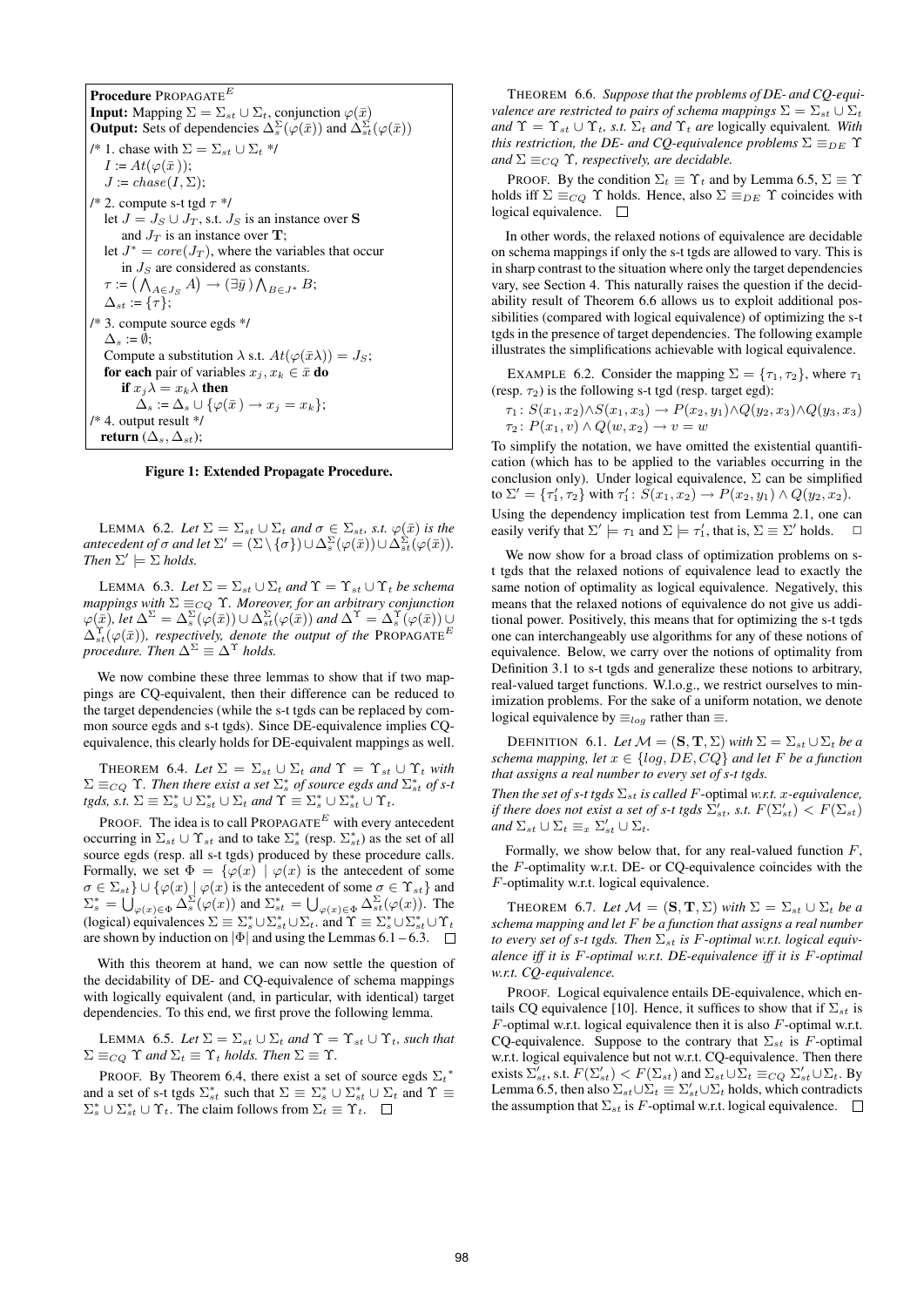## 7. RESTRICTED CLASSES OF MAPPINGS

In this section, we consider schema mappings with specific target dependencies: functional dependencies, key dependencies and inclusion dependencies. We first show that the CQ equivalence remains undecidable for such mappings. DE-equivalence, however, becomes decidable for the class of mappings which includes a fairly broad class of common database constraints, namely functional and inclusion dependencies possessing the terminating chase property.

# 7.1 Target KDs under CQ-Equivalence

We now show undecidability of CQ-equivalence for mappings using at most one key dependency per target relation. Essentially, this means simulating a Turing machine using such mappings.

For the simulation, we need to compute the next state of the Turing machine given its current state. This was originally done using a target tgd of the form

• state
$$
(t, q) \wedge \ldots \wedge \text{chain}(t, t') \rightarrow \text{state}(t', q')
$$
 (1)

Clearly, this cannot be done using key dependencies.

**Idea 1.** Given the current state q at time t and a number of other values (like tape symbol), it is possible to express the next state  $q'$ as a key dependency using the relation next-state  $(t, \ldots, q, q').$ 

For each *possible* transition, we use s-t tgds to create next-state atoms containing only constants. E.g., suppose there is a transition from state 3 to state 4 given specific conditions  $\vec{c}$ . Then we need to add atoms for all possible times  $0, 1, \ldots, n$ :

next-state(0, 
$$
\bar{c}
$$
, 3, 4)  
next-state(1,  $\bar{c}$ , 3, 4)  
...  
next-state(*n*,  $\bar{c}$ , 3, 4)

Now we can use a key dependency to do lookups into that relation.

• next-state $(\bar{x}, q, q') \land$  next-state $(\bar{x}, q, q'') \rightarrow q' = q''$ 

E.g. at time 7, if we want to retrieve the resulting state  $q'$  of an *actual* transition from state 3 and specific conditions  $\vec{c}$ , we can do this via an atom next-state $(7, \bar{c}, 3, q')$  in the target instance: Our key dependency enforces the instantiation of  $q'$  to 4.

The construction of all of the needed lookup tables (for state, symbol, cursor) can be done using similar s-t tgds.  $\Box$ 

Given these relations, we need to describe a full computation. So we use the following s-t tgd to establish lookups into next-state.

• 
$$
chain_S(t, \_) \rightarrow (\exists q, q') \text{ next-state}(t, \dots, q, q')
$$
 (2)

So, for a computation of length  $n$ , we need to make these lookups:

next-state
$$
(0, \ldots, q_0, q'_0)
$$
  
next-state $(1, \ldots, q_1, q'_1)$ 

$$
\mathsf{next}\text{-}\mathsf{state}(n,\ldots,q_n,q_n')
$$

However, there is a problem, since the result of the first lookup  $q'_0$ is not propagated to the argument  $q_1$  of the second lookup.

What is clear is that we cannot use s-t tgds to guarantee  $q_i' =$  $q_{i+1}$  using existential variables. After all, the length of the computation is unknown during the design of our schema mapping.

Idea 2. It is possible to connect variables along an indefinite number of atoms using key dependencies.

In fact, we want that the states  $q_0, q'_0, q_1, q'_1, \ldots$  from next-state are exactly the unique states at times  $0, 1, \ldots$  given by the state relation. We therefore extend s-t tgd (2) to additionally store which states correspond to which time points.

• 
$$
chain_S(t, t') \rightarrow (\exists q, q')
$$
 next-state $(t, \ldots, q, q') \land$  state $(t, q) \land$  state $(t', q')$  (3)

We then use a single key dependency to actually ensure that for each time point  $t$ , there is a specific single state  $q$ .

• state $(t, q) \wedge$  state $(t, q') \rightarrow q = q'$ 

E.g., at times 0 and 1, we have the following tuples generated by our s-t tgd

$$
\begin{aligned} &\text{next-state}(0,\ldots,q_0,q_0')\land\text{state}(0,q_0)\land\text{state}(1,q_0')\land\\ &\text{next-state}(1,\ldots,q_1,q_1')\land\text{state}(1,q_1)\land\text{state}(2,q_1')\end{aligned}
$$

So since the target instance contains the atoms state( $1, q'_0$ ) and state(1,  $q_1$ ), the key dependency enforces the equality  $q'_0 = q_1$ . This technique is used for state in one dimension (time) and for tape and cursor in two dimensions (time and tape location).  $\Box$ 

So far, we can simulate Turing machines, but we still need a mechanism to detect halting. Similar to the construction in Section 4, we would like to use the tgd state(, 1)  $\wedge$  halt $(h, h') \rightarrow h = h'$  for this purpose. However, it is not a key dependency.

Idea 3. To effectively detect the halting state, we introduce a relation detect to associate every state  $q$  with some arbitrarily chosen constant 0. We realize this by extending s-t tgd (3) as follows

• 
$$
chain_S(t, t') \rightarrow (\exists q, q') \text{ next-state}(t, \ldots, q, q') \land (4)
$$
\n $state(t, q) \land state(t', q') \land detect(q, 0)$ 

Furthermore, we add an atom halt $(x)$  and a detect atom which associates the halting state (state 1) with the variable  $x$ .

•  $\text{root}_S(\_) \to \text{detect}(1, x) \land \text{halt}(x)$ 

For halting detection, we add the following key dependency

• detect $(q, y) \wedge \text{detect}(q, y') \rightarrow y = y'$  $\lceil \tau \rceil$ 

Now if some q equals the halting state (state 1), the variable  $x$ will be set to 0 using  $\tau$ . So let M be defined by the dependencies sketched above and assume an appropriate source instance I. Then the the core of I under M contains halt(0) iff *TM* halts, and it contains halt $(v)$  for a labelled null v iff TM does not halt.

THEOREM 7.1. *CQ-equivalence is undecidable for schema mappings based on s-t tgds and at most one key dependency per target relation.*

At this point, it is important to observe that the construction in the preceding theorem does not work for DE-equivalence. This is the case because of the form of the halting detection dependency  $\tau$ .

In particular, assume that *TM* does not halt. Then the labelled null v in any of the atoms state(, v) generated by the s-t tgd in (4) will never be instantiated to 1. Hence, we know that  $\tau$  never fires. Let  $\mathcal{M}' = \mathcal{M} \cup \{\tau\}$  and let  $I_n$  (with  $n > 0$ ) be a driving source instance. Then the chase of  $I_n$  with M and also with M' succeeds and  $core(I_n, M) = core(I_n, M')$ . Now let J be an arbitrary universal solution of  $I_n$  under M. Then we know that detect(0,0) must be contained in  $J$  (since state 0 is the initial state). So let us extend *J* to  $J' = J \cup \{ \text{detect}(0, u) \}$  for a fresh labelled null u. This new atom will not be present in the core, so  $J'$  does not contradict  $M \equiv_{CQ} M'$ . However, J' violates  $\tau$ , therefore J' is not a solution under M'. So  $M \not\equiv_{DE} M'$  since  $J' \in UnivSol(I, M)$ but  $J' \notin Sol(I, \mathcal{M}')$  and, therefore  $J' \notin UnivSol(I, \mathcal{M}')$ .

In contrast, if we do not require the halting detection dependency to be a key dependency, then the construction is applicable to both CQ- and DE-equivalence. This was indeed the case for Theorem 5.4, which exploits the preceding construction, but with a non-key dependency for halting detection.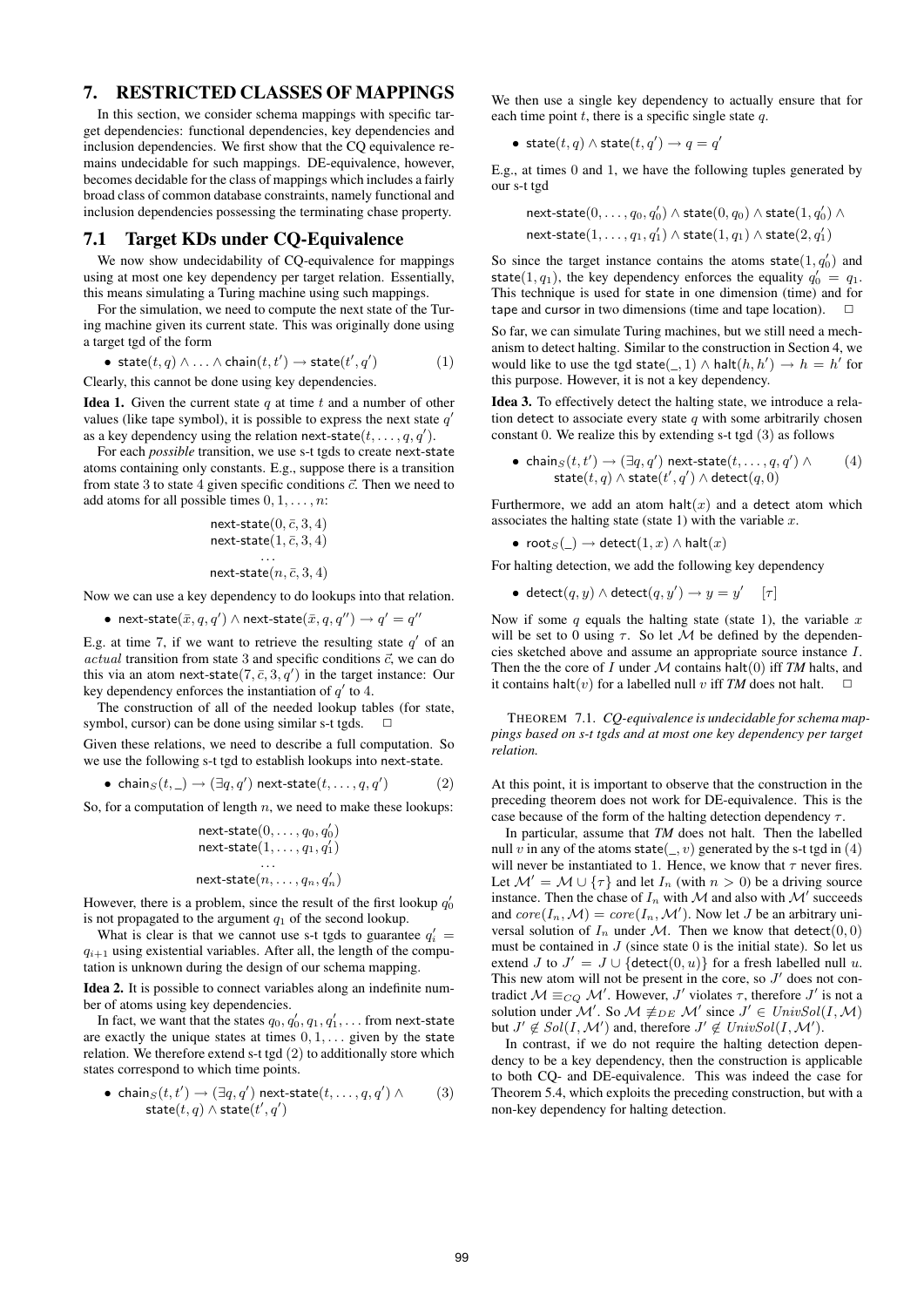#### 7.2 Target IDs and FDs under DE-Equivalence

The disparity between DE- and CQ-equivalence observed in the previous section will become yet deeper in this section: We show that DE-equivalence is decidable for mappings whose target dependencies even belong to a bigger class than just key dependencies. The idea of the equivalence test is rather simple: given two mappings, we identify dependencies in one mapping which are not logically implied by the other mapping. For DE-equivalence, it is sufficient that no such "differing" dependency ever fires in any possible chase sequence (see Theorem 7.3). Moreover, we will show that for a certain class of target dependencies, this condition is also necessary for DE-equivalence.

DEFINITION 7.1. A query  $\varphi$  is said to be satisfiable in a map*ping* Σ *if there exists a source instance* I *such that the chase of* I *with*  $\Sigma$  *terminates and succeeds, and chase*( $I, \Sigma$ )  $\models \varphi$  *holds.* 

DEFINITION 7.2. Let  $\Sigma$  and  $\Sigma'$  be schema mappings. Depen $dency \tau \in \Sigma \cup \Sigma'$  is said to be "differing", if it is not implied by *one of the mappings, i.e., either*  $\Sigma \not\models \tau$  *or*  $\Sigma' \not\models \tau$  *holds.* 

DEFINITION 7.3 (AUC). *We say that a pair of mappings*  $\Sigma$ ,  $\Sigma'$ *meets the* antecedent unsatisfiability condition (AUC)*, if no differing dependency* τ *in any of the two mappings has an antecedent satisfiable in the mapping which contains*  $τ$ *.* 

As it was shown by Theorem 6.4, for any two mappings  $\Sigma =$  $\Sigma_{st} \cup \Sigma_t$  and  $\Sigma' = \Sigma'_t \cup \Sigma'_{st}$ , whenever  $\Sigma \equiv_{CQ} \Sigma'$  holds, there exist sets  $\Sigma_s^*$  of source egds and  $\Sigma_{st}^*$  of s-t tgds, such that  $\Sigma \equiv$  $\Sigma_s^* \cup \Sigma_{st}^* \cup \Sigma_t$  and  $\Sigma' \equiv \Sigma_s^* \cup \Sigma_{st}^* \cup \Sigma_t'$ . Since DE-equivalence implies CQ equivalence, in this section we always assume that two mappings whose DE-equivalence is under consideration have exactly the same set of s-t tgds and source egds.

As a consequence, by "differing dependency" we will always assume a target one. We also notice that the following simple proposition holds:

PROPOSITION 7.2. Let  $\mathcal{M} = (\mathbf{S}, \mathbf{T}, \Sigma = \Sigma_s \cup \Sigma_{st} \cup \Sigma_t)$  be *a* mapping. For any dependency  $\tau$  over **T**,  $\Sigma \models \tau$  iff  $\Sigma_t \models \tau$ .

The following theorem can be illustrated by the mappings  $M$ and  $\mathcal{M}_1$  from the Example 1.1.

THEOREM 7.3. Let  $\Sigma = \sum_s \cup \sum_{st} \cup \sum_t$  and  $\Sigma' = \sum_s \cup \sum_{st} \cup \Sigma'_t$ *be schema mappings with terminating chase property where the target dependencies consist of egds and tgds. If* Σ *and* Σ 0 *satisfy the AUC, then*  $\Sigma \equiv_{DE} \Sigma'$  *holds.* 

It turns out that for DE-equivalent mappings, the AUC can be reformulated in terms of unsatisfiability in either mapping:

THEOREM 7.4. Let  $\Sigma = \sum_s \cup \sum_{st} \cup \sum_t$  and  $\Sigma' = \sum_s \cup \sum_{st} \cup \sum'_{t}$ *be two DE-equivalent mappings. For any differing dependency*  $τ ∈$  $\Sigma \cup \Sigma'$ , let  $\Sigma_{\tau} \in {\Sigma, \Sigma'}$  *denote the mapping containing*  $\tau$ *, and let*  $\Sigma_{\neg \tau}$  *be the other mapping,*  $\Sigma_{\neg \tau} \not\models \tau$ *. Then, the following two statements are equivalent:*

- *1. For any differing dependency*  $\tau \in \Sigma \cup \Sigma'$ , the antecedent of  $\tau$  *is unsatisfiable in*  $\Sigma_{\tau\tau}$ *;*
- 2. (AUC) For any differing dependency  $\tau \in \Sigma \cup \Sigma'$ , the an*tecedent of*  $\tau$  *is unsatisfiable in*  $\Sigma_{\tau}$ *.*

Theorem 7.4 will allow us to show, that for some useful class of mappings, the antecedent unsatisfiability condition is also necessary for DE-equivalence. Namely, this is the case for mappings in which target dependencies are *constant-free and connected*:

DEFINITION 7.4. *A conjunctive query is said to be connected if so is its Gaifman graph (that is, a graph in which nodes are query atoms and an edge is drawn between two nodes whenever the respective atoms share a variable).*

*An egd is connected if its antecedent is. Finally, a tgd is connected if the conjunction of its antecedent and conclusion is: both the antecedent and the conclusion are connected and share at least one variable.*

THEOREM 7.5. *Consider the mappings*  $\Sigma = \sum_{s} \bigcup \sum_{st} \bigcup \sum_{t}$  and  $\Sigma' = \Sigma_s \cup \Sigma_{st} \cup \Sigma'_t$  *in which both*  $\Sigma_t$  *and*  $\Sigma'_t$  *are constant-free* and connected. Then,  $\Sigma \equiv_{DE} \Sigma'$  implies that the two mappings *satisfy the antecedent unsatisfiability condition.*

PROOF (SKETCH). Assume that  $\Sigma \equiv_{DE} \Sigma'$  holds, but the antecedent unsatisfiability condition is violated: that is, there exists a differing dependency  $\delta$  in either of the mappings, with the antecedent satisfiable in the mapping which contains  $\delta$ . Then, by Theorem 7.4, also the following statement holds: W.l.o.g. there exists  $\tau \in \Sigma_t$  such that  $\Sigma' \not\models \tau$  and the antecedent  $\varphi(\bar{x})$  of  $\tau$  is satisfiable in  $\Sigma'$ . Now if  $\tau$  and all dependencies in  $\Sigma'_t$  are constant-free and connected, we derive a contradiction by showing  $\Sigma \not\equiv_{DE} \Sigma'$ :

Indeed, assume there exists a source instance I such that  $\varphi(\bar{x})$  is satisfied in  $J = \text{chase}(I, \Sigma')$ . Let  $[\varphi]$  be a database isomorphic to  $\varphi(\bar{x})$ : each atom of  $\varphi(\bar{x})$  is turned into a fact in  $[\varphi]$  by instantiating the variables with distinct labelled nulls not occurring in  $J$ .

Based on [ $\varphi$ ], we now build a counter-example to  $\Sigma \equiv_{DE} \Sigma'$ . We first note that the chase with both  $\Sigma$  and  $\Sigma'$  succeeds on  $[\varphi]$ , as the target dependencies in both mappings are constant-free, and  $dom([\varphi])$  consists solely of labeled nulls.

Consider the instance  $J_{\varphi} = \text{chase}([\varphi], \Sigma')$ . One can show the following three properties, justifying that the instance  $J' = J \cup J_{\varphi}$ is exactly a counter-example to DE-equivalence of  $\Sigma$  and  $\Sigma'$ :

- a.  $J' \not\models \Sigma_t$  and hence,  $J' \not\in Sol(I, \Sigma)$ .
- b.  $J' \models \Sigma'_t$ . Since  $J \in Sol(I, \Sigma')$ , we have  $J' \in Sol(I, \Sigma')$ .
- c. There exists a homomorphism from  $J'$  onto any other solution for *I* under  $\Sigma'$ . Hence,  $J' \in UnivSol(I, \Sigma')$ .

Theorem 7.5 allows one to reduce the data exchange equivalence of mappings with terminating chase property, containing constantfree and connected target dependencies, to testing the satisfiability of conjunctive queries according to Definition 7.1. This is good news, since the satisfiability of a conjunctive query boils down to evaluating the query against the chase of some fixed instance.

DEFINITION 7.5. A singleton-domain database  $I_S^1$  *for schema* S *contains a single atom* R(c, . . . c)*for each relation* R *in* S*, where* c is some constant:  $dom(I_{\mathbf{S}}^{\mathbf{i}}) = \{c\}.$ 

THEOREM 7.6. Let  $M = (\mathbf{S}, \mathbf{T}, \Sigma)$  be schema mapping where Σ *consists of source egds, source-to-target tgds, and target egds and tgds, possessing the terminating chase property. A Boolean conjunctive query* q *is satisfiable in*  $\Sigma$  *iff*  $chase(I<sub>S</sub><sup>1</sup>, \Sigma) \models q$ .

PROOF. There is a homomorphism  $h$  (not preserving constants) from any source database I onto  $I<sub>S</sub><sup>1</sup>$ . Thus, any dependency which fires in the chase of I is also applicable when  $I_S^1$  is chased, and h can be extended to  $h' \colon \mathit{chase}(I, \Sigma) \to \mathit{chase}(I^1_{\bf S}, \Sigma)$  by extending the domain of h to the nulls introduced by the chase of I with  $\Sigma$ . Hence, for every *I*,  $chase(I, \Sigma) \models q$  only if  $chase(I^1_S, \Sigma) \models q$ . The "if" direction is trivial.  $\Box$ 

Finally, we bring together the results of this section, of Section 6 and Lemma 2.1 to establish the DE-equivalence as a useful tool for optimizing practically relevant schema mappings. We say that